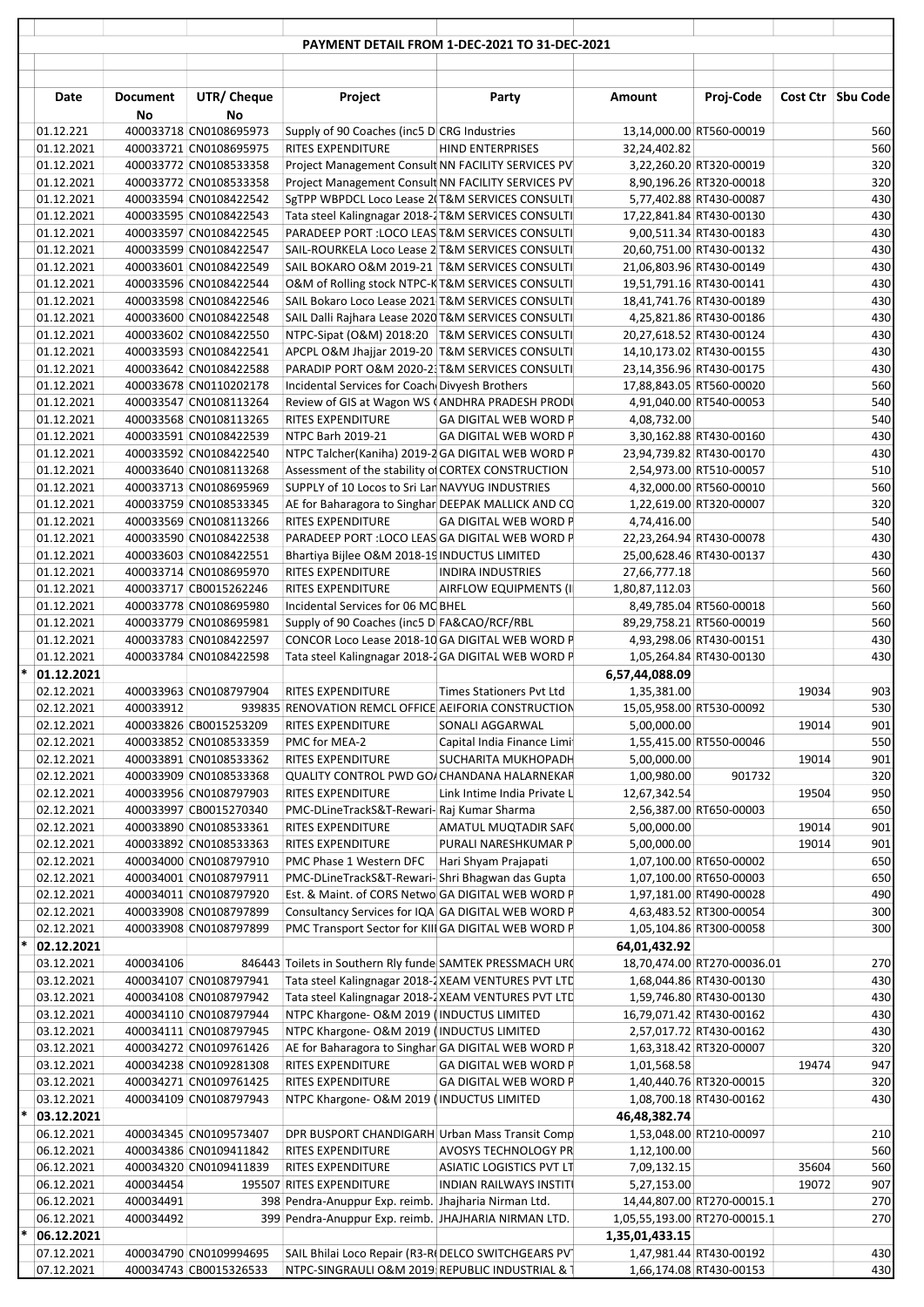|        |                          |                       |                                                  |                                                                                                | PAYMENT DETAIL FROM 1-DEC-2021 TO 31-DEC-2021   |                            |                                                    |        |                   |
|--------|--------------------------|-----------------------|--------------------------------------------------|------------------------------------------------------------------------------------------------|-------------------------------------------------|----------------------------|----------------------------------------------------|--------|-------------------|
|        | Date                     | <b>Document</b><br>No | UTR/ Cheque<br>No                                | Project                                                                                        | Party                                           | <b>Amount</b>              | Proj-Code                                          |        | Cost Ctr Sbu Code |
|        | 07.12.2021               |                       | 400034616 CN0109916062                           | Supply of 06 Locos to Mozam Kodan Solution Pvt Ltd                                             |                                                 |                            | 7,37,203.77 RT560-00017                            |        | 560               |
|        | 07.12.2021               |                       | 400034767 CN0109994685                           | PMC Services for UG structur GA DIGITAL WEB WORD P                                             |                                                 |                            | 1,38,515.98 RT550-00020                            |        | 550               |
|        | 07.12.2021               |                       | 400034767 CN0109994685                           | <b>RITES EXPENDITURE</b>                                                                       | <b>GA DIGITAL WEB WORD P</b>                    |                            | 1,44,857.40 RT550-00069                            |        | 550               |
|        | 07.12.2021               | 400034547             |                                                  | 195508 RITES EXPENDITURE                                                                       | FA & CAO (EG) NORTHERI                          | 6,43,279.00                |                                                    | 19014  | 901               |
|        | 07.12.2021               |                       | 400034613 CN0109781194                           | RITES EXPENDITURE                                                                              | Sanket Ashok Oswal                              | 1,08,000.00                |                                                    | 19104  | 910               |
|        | 07.12.2021               |                       | 400034724 CN0109916073                           | Assessment of the stability of G.N ENTERPRISES<br><b>RITES EXPENDITURE</b>                     | <b>MEERA DEVI</b>                               | 5,00,000.00                | 2,73,459.31 RT510-00057                            | 19014  | 510<br>901        |
|        | 07.12.2021<br>07.12.2021 |                       | 400034736 CB0015326532<br>400034740 CN0109916076 | ADANI PORT DPCL-DHAMRA: Indian oil corporation limi                                            |                                                 |                            | 13,80,186.43 RT430-00076                           |        | 430               |
|        | 07.12.2021               |                       | 400034741 CN0109916077                           | <b>RITES EXPENDITURE</b>                                                                       | S.S.ENTERPRISES                                 | 2,25,203.00                |                                                    |        | 430               |
|        | 07.12.2021               |                       | 400034742 CN0109916078                           | DVC:Koderma Loco Lease 20 TERWAY SERVICE STATIOI                                               |                                                 |                            | 2,56,650.00 RT430-00117                            |        | 430               |
|        | 07.12.2021               |                       | 400034758 CN0109916080                           | RITES EXPENDITURE                                                                              | ZAHIDA UMAR KHAN                                | 5,00,000.00                |                                                    | 19014  | 901               |
|        | 07.12.2021               |                       | 400034778 CN0109994691                           | RITES EXPENDITURE                                                                              | ALL INDIA MANAGEMENT                            | 3,18,000.00                |                                                    | 19072  | 907               |
|        | 07.12.2021               | 400034549             |                                                  | 698517 Rajiv Gandhi IIM, Shillong                                                              | SOM PROJECTS PRIVATE L                          |                            | 36,30,558.00 RT530-00038                           |        | 530               |
|        | 07.12.2021               |                       | 400034569 CB0015326518                           | NSPCL-Bhilai Wet Lease 201(V. VENU                                                             |                                                 |                            | 1,12,285.00 RT430-00073                            |        | 430               |
|        | 07.12.2021               |                       | 400034584 CN0109916058                           | RINL VISAKHAPATNAM (Loco SRIDEVI ENTERPRISE                                                    |                                                 |                            | 1,31,432.00 RT430-00169                            |        | 430               |
|        | 07.12.2021               |                       | 400034707 CN0109916069                           | RITES EXPENDITURE                                                                              | <b>Vatech Automation</b>                        | 5,10,945.00                |                                                    | 19037  | 903               |
|        | 07.12.2021               |                       | 400034787 CN0109994693                           | RITES EXPENDITURE                                                                              | <b>GA DIGITAL WEB WORD P</b>                    | 1,19,338.30                |                                                    | 35604  | 560               |
|        | 07.12.2021<br>07.12.2021 |                       | 400034585 CN0109916059<br>400034611 CN0110202179 | RINL VISAKHAPATNAM (Loco SRIDEVI ENTERPRISE<br>SUPPLY OF 160 COACHES TO AIRFLOW EQUIPMENTS (I) |                                                 | 3,20,91,765.67 RT560-00016 | 1,34,648.00 RT430-00169                            |        | 430<br>560        |
|        | 07.12.2021               |                       | 400034737 CN0109916074                           | RITES EXPENDITURE                                                                              | PURALI NARESHKUMAR P                            | 10,56,251.00               |                                                    | 19014  | 901               |
|        | 07.12.2021               |                       | 400034891 CN0109994696                           | RITES EXPENDITURE                                                                              | Radise India Pvt Ltd                            | 25,00,000.00               |                                                    |        | 510               |
|        | 07.12.2021               |                       | 400034890 CN0110139491                           | RITES EXPENDITURE                                                                              | <b>Encardio rite Electronics P</b>              | 25,00,000.00               |                                                    |        | 510               |
|        | 07.12.2021               |                       | 400034892 CN0110139492                           | RITES EXPENDITURE                                                                              | Mageba Bridge products I                        | 25,00,000.00               |                                                    |        | 510               |
|        | 07.12.2021               | 400034899             |                                                  | 195516 RITES EXPENDITURE                                                                       | FA & CAO CONSTRUCTION                           | 4,87,867.00                |                                                    |        | 901               |
|        | 07.12.2021               |                       | 400034612 CN0110202180                           | <b>RITES EXPENDITURE</b>                                                                       | Simplex Engineering & Fo                        | 1,55,39,875.00             |                                                    |        | 560               |
| *      | 07.12.2021               |                       |                                                  |                                                                                                |                                                 | 6,68,54,475.38             |                                                    |        |                   |
|        | 08.12.2021               |                       | 400035112 CN0110139510                           | PMC-DLineTrackS&T-Rewari-SSE FORM HOUSE                                                        |                                                 |                            | 1,79,400.00 RT650-00003                            |        | 650               |
|        | 08.12.2021               |                       | 400035030 CB0015344323                           | <b>CMP FOR SAHARANPUR</b>                                                                      | SHARP EYE TRAFFIC SURV                          |                            | 1,70,885.66 RT210-00105                            |        | 210               |
|        | 08.12.2021<br>08.12.2021 |                       | 400035066 CN0110202182<br>400035027 CN0110202205 | <b>RITES EXPENDITURE</b><br>SUPPLY OF 160 COACHES TO Ramyaa Electro Gear Pvt.                  | Kineco Ltd.                                     | 1,82,94,372.56             | 1,52,928.00 RT560-00016                            |        | 560<br>560        |
|        | 08.12.2021               |                       | 400034934 CN0109994707                           | ADANI PORT DPCL-DHAMRA: INDUCTUS LIMITED                                                       |                                                 |                            | 20,29,748.76 RT430-00076                           |        | 430               |
|        | 08.12.2021               |                       | 400034935 CN0109994708                           | NTPC-Kahalgaon O&M 2019: INDUCTUS LIMITED                                                      |                                                 |                            | 28,70,362.62 RT430-00164                           |        | 430               |
|        | 08.12.2021               |                       | 400035067 CN0110202212                           | SUPPLY OF 160 COACHES TO Capital India Finance Limi                                            |                                                 |                            | 9,63,672.00 RT560-00016                            |        | 560               |
|        | 08.12.2021               |                       | 400035074 CN0110139501                           | <b>RITES EXPENDITURE</b>                                                                       | <b>BASIC 4 ADVERTISING PVT</b>                  | 4,85,692.00                |                                                    | 19024  | 902               |
|        | 08.12.2021               |                       | 400035115 CN0110202216                           | RITES EXPENDITURE                                                                              | SHARDA DEVI                                     | 4,87,734.00                |                                                    | 19014  | 901               |
|        | 08.12.2021               |                       | 400035090 CN0110139502                           | RITES EXPENDITURE                                                                              | <b>GA DIGITAL WEB WORD P</b>                    | 1,01,354.48                |                                                    | 190310 | 903               |
|        | 08.12.2021               |                       | 400035114 CB0015347973                           | RITES EXPENDITURE                                                                              | KUMARI RAJNI                                    | 5,00,000.00                |                                                    | 19014  | 901               |
| *      | 08.12.2021               |                       |                                                  |                                                                                                |                                                 | 2,62,36,150.08             |                                                    |        |                   |
|        | 09.12.2021               |                       | 400035172 CN0110349828                           | NTPC-Bongaigaon AMC Track PRADEEP B. KUNDU                                                     |                                                 |                            | 4,80,150.35 RT430-00145                            |        | 430               |
|        | 09.12.2021<br>09.12.2021 |                       | 400035171 CN0110349827<br>400035148 CN0110202220 | NTPC Khargone AMC Track 2 PRADEEP B. KUNDU<br><b>RITES EXPENDITURE</b>                         | <b>CYBERKING TECHNOLOGI</b>                     | 2,79,778.00                | 12,10,580.41 RT430-00180                           |        | 430<br>300        |
|        | 09.12.2021               |                       | 400035226 CN0110202183                           | SUPPLY OF 160 COACHES TO INTEGRAL COACH FACTOL                                                 |                                                 | 3,73,80,120.00 RT560-00016 |                                                    |        | 560               |
|        | 09.12.2021               | 400035312             |                                                  | 314 Turnkey Redevelopment of V Risha Control Engineers P                                       |                                                 |                            | 4,59,460.00 RT530-00044                            |        | 530               |
|        | 09.12.2021               |                       | 400035204 CN0110202247                           | RITES EXPENDITURE                                                                              | RESHMI DEVI                                     | 5,00,000.00                |                                                    | 19014  | 901               |
|        | 09.12.2021               |                       | 400035278 CN0110224836                           | RITES EXPENDITURE                                                                              | <b>IDBI BANK LIMITEd</b>                        | 1,99,99,999.00             |                                                    | 19014  | 901               |
|        | 09.12.2021               |                       | 400035279 CN0110224837                           | RITES EXPENDITURE                                                                              | Punjab And Sind Bank Sur                        | 1,99,99,999.00             |                                                    | 19014  | 901               |
|        | 09.12.2021               |                       | 400035280 CN0110224838                           | RITES EXPENDITURE                                                                              | Union Bank of India                             | 1,99,99,999.00             |                                                    | 19014  | 901               |
|        | 09.12.2021               |                       | 400035283 CN0110224841                           | RITES EXPENDITURE                                                                              | Deposit Under Process Ac                        | 1,99,99,999.00             |                                                    | 19014  | 901               |
|        | 09.12.2021               |                       | 400035284 CN0110224842                           | RITES EXPENDITURE                                                                              | Indian Overseas Bank-NEF                        | 1,99,99,999.00             |                                                    | 19014  | 901               |
| $\ast$ | 09.12.2021               |                       |                                                  |                                                                                                |                                                 | 14,03,10,083.76            |                                                    |        |                   |
|        | 10.12.2021               |                       | 400035360 CN0110886268                           | NTPC-Sipat (O&M) 2018:20<br>NTPC Lara O&M 2019-20                                              | <b>T&amp;M SERVICES CONSULTI</b>                |                            | 23,98,326.32 RT430-00124                           |        | 430<br>430        |
|        | 10.12.2021<br>10.12.2021 |                       | 400035359 CN0110886267<br>400035419 CN0110886272 | RITES EXPENDITURE                                                                              | T&M SERVICES CONSULTI<br>Kodan Solution Pvt Ltd | 18,36,601.60               | 1,54,337.68 RT430-00165                            |        | 560               |
|        | 10.12.2021               |                       | 400035380 CN0110417060                           | RITES EXPENDITURE                                                                              | IndusInd Bank-RTGS DEFA                         | 1,99,99,999.00             |                                                    | 19014  | 901               |
|        | 10.12.2021               |                       | 400035439 CN0110886284                           | RITES EXPENDITURE                                                                              | <b>GA DIGITAL WEB WORD P</b>                    | 3,39,507.32                |                                                    | 32104  | 210               |
|        | 10.12.2021               |                       | 400035443 CN0110886285                           | Tata steel Kalingnagar 2018-2 RADHE KRISHNA TRAVELS                                            |                                                 |                            | 1,17,116.00 RT430-00130                            |        | 430               |
|        | 10.12.2021               |                       | 400035448 CB0015376350                           | DPR Shinkun LA Highway Tun MATRIX GEO SOLUTIONS                                                |                                                 |                            | 1,71,937.00 RT510-00059                            |        | 510               |
|        | 10.12.2021               |                       | 400035354 CN0110349874                           | RITES EXPENDITURE                                                                              | <b>IDBI BANK LIMITEd</b>                        | 1,99,99,999.00             |                                                    | 19014  | 901               |
|        | 10.12.2021               |                       | 400035355 CN0110349875                           | RITES EXPENDITURE                                                                              | Punjab And Sind Bank Sur                        | 1,99,99,999.00             |                                                    | 19014  | 901               |
|        | 10.12.2021               |                       | 400035362 CN0110886270                           | NTPC-Tanda O&M 2018-19                                                                         | <b>INDUCTUS LIMITED</b>                         |                            | 4,61,746.38 RT430-00134                            |        | 430               |
|        | 10.12.2021               |                       | 400035356 CN0110349876                           | RITES EXPENDITURE                                                                              | Union Bank of India                             | 1,99,99,999.00             |                                                    | 19014  | 901               |
|        | 10.12.2021               |                       | 400035357 CN0110349877                           | RITES EXPENDITURE                                                                              | Deposit Under Process Ac                        | 1,99,99,999.00             |                                                    | 19014  | 901               |
|        | 10.12.2021<br>10.12.2021 |                       | 400035361 CN0110886269<br>400035361 CN0110886269 | NSPCL-Bhilai Wet Lease 201(INDUCTUS LIMITED<br>NSPCL-Bhilai O&M 2016-19  INDUCTUS LIMITED      |                                                 |                            | 3,69,166.58 RT430-00073<br>3,05,017.62 RT430-00089 |        | 430<br>430        |
|        | 10.12.2021               |                       | 400035363 CN0111451007                           | NPGCCL Nabinagar 2019-20 (INDUCTUS LIMITED                                                     |                                                 |                            | 17,62,429.52 RT430-00161                           |        | 430               |
|        | 10.12.2021               |                       | 400035368 CB0015362334                           | RITES EXPENDITURE                                                                              | ARCHANA SAXENA                                  | 5,00,000.00                |                                                    | 19014  | 901               |
|        | 10.12.2021               |                       | 400035434 CN0110886281                           | Tata steel Kalingnagar 2018-2 RADHE KRISHNA TRAVELS                                            |                                                 |                            | 1,16,433.00 RT430-00130                            |        | 430               |
|        | 10.12.2021               |                       | 400035449 CB0015376351                           | DPR Shinkun LA Highway Tun MATRIX GEO SOLUTIONS                                                |                                                 |                            | 2,23,344.00 RT510-00059                            |        | 510               |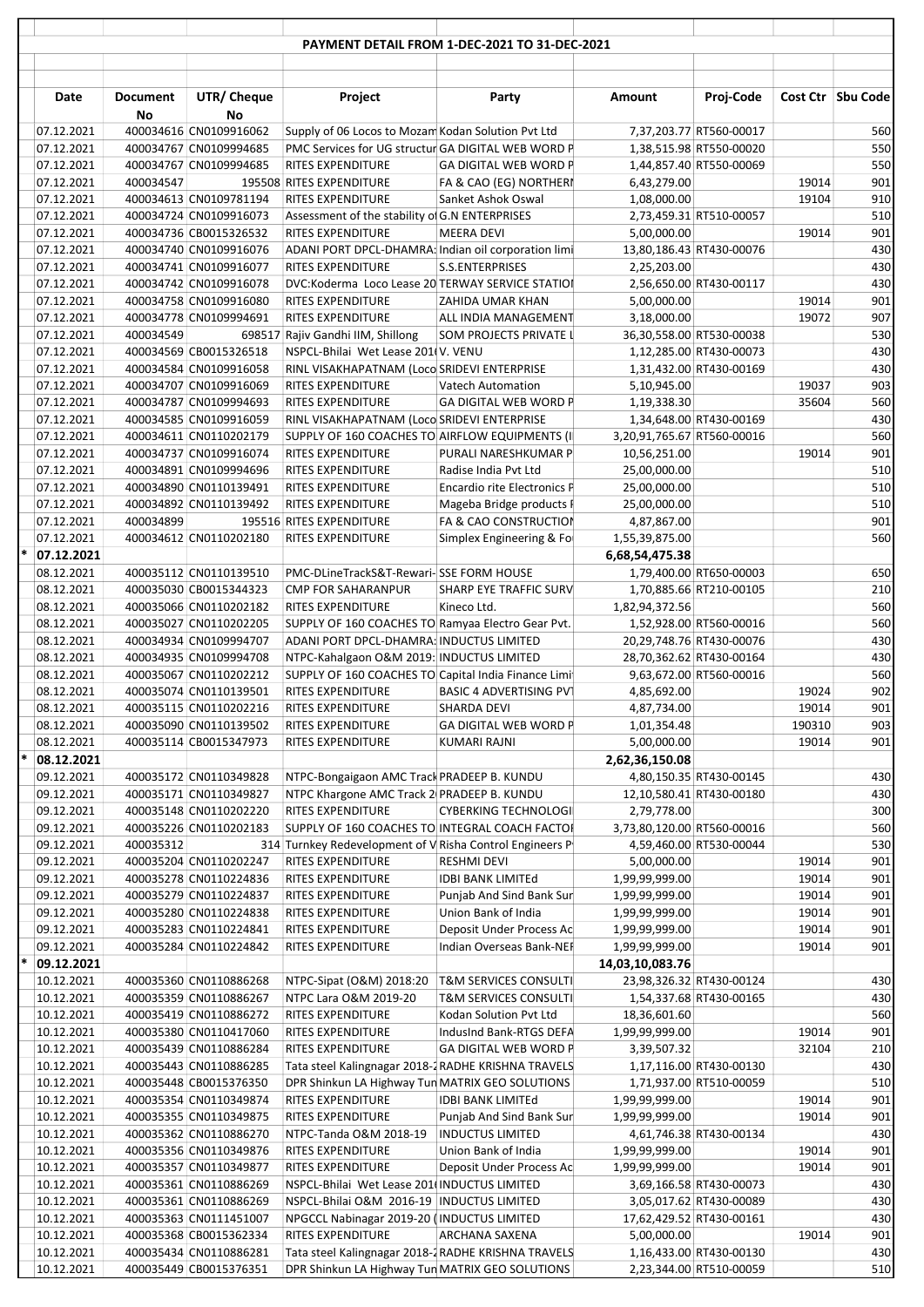|                          |                       |                                                  |                                                                                                         | PAYMENT DETAIL FROM 1-DEC-2021 TO 31-DEC-2021    |                                |                                                     |                |                   |
|--------------------------|-----------------------|--------------------------------------------------|---------------------------------------------------------------------------------------------------------|--------------------------------------------------|--------------------------------|-----------------------------------------------------|----------------|-------------------|
|                          |                       |                                                  |                                                                                                         |                                                  |                                |                                                     |                |                   |
| Date                     | <b>Document</b><br>No | UTR/ Cheque<br>No                                | Project                                                                                                 | Party                                            | <b>Amount</b>                  | Proj-Code                                           |                | Cost Ctr Sbu Code |
| 10.12.2021               |                       | 400035460 CN0110886286                           | RITES EXPENDITURE                                                                                       | Scope Minar-Maintenance                          | 2,20,030.00                    |                                                     | 19037          | 903               |
| 10.12.2021               |                       | 400035461 CN0110886287                           | RITES EXPENDITURE                                                                                       | Scope Minar-Maintenance                          | 23,23,065.00                   |                                                     | 19037          | 903               |
| 10.12.2021<br>10.12.2021 |                       | 400035358 CN0110349878<br>400035464 CN0110886289 | <b>RITES EXPENDITURE</b><br>RITES EXPENDITURE                                                           | Indian Overseas Bank-NEF<br>PAMM ADVERTISING & M | 1,99,99,999.00<br>26,26,000.00 |                                                     | 19014<br>19014 | 901<br>901        |
| 10.12.2021               |                       |                                                  |                                                                                                         |                                                  | 13,39,25,052.02                |                                                     |                |                   |
| 13.12.2021               |                       | 400035620 CN0111111595                           | Design of ROB Kota Div WCR National Geotechnica Ser                                                     |                                                  |                                | 2,79,240.00 RT510-00069                             |                | 510               |
| 13.12.2021               |                       | 400035547 CN0110922400                           | RITES EXPENDITURE                                                                                       | Canara Bank RO GGN Mul                           | 1,99,99,999.00                 |                                                     | 19014          | 901               |
| 13.12.2021               |                       | 400035571 CN0111111590                           | <b>RITES EXPENDITURE</b>                                                                                | <b>BLUE STAR LIMITED</b>                         | 4,34,910.00                    |                                                     | 19037          | 903               |
| 13.12.2021               | 400035619             |                                                  | 739087 PMC FOR DEVELOPMENT OF PRADEEP NANDRAJOG                                                         |                                                  |                                | 7,42,500.00 RT550-00003                             |                | 550               |
| 13.12.2021               |                       | 400035623 CN0111111596                           | PMC for Birsinghpur                                                                                     | ELDYNE ELECTRO SYSTEM                            |                                | 53,27,565.44 RT470-00048                            |                | 470               |
| 13.12.2021<br>13.12.2021 | 400035572             | 400035546 CN0110922399                           | RITES EXPENDITURE<br>98 Re-development of Ayodhya ABC CONSULTANT                                        | IndusInd Bank-RTGS DEFA                          | 1,99,99,999.00                 | 1,19,240.00 RT530-00052                             | 19014          | 901<br>530        |
| 13.12.2021               |                       | 400035621 CN0111203755                           | SUPPLY OF 160 COACHES TO INTEGRAL COACH FACTOL                                                          |                                                  | 1,65,35,120.00 RT560-00016     |                                                     |                | 560               |
| 13.12.2021               |                       | 400035631 CN0111111600                           | GC Ahmedabad Metro Rail PI Assystem Engieering Servi                                                    |                                                  |                                | 3,34,400.00 RT240-00010                             |                | 240               |
| $*$ 13.12.2021           |                       |                                                  |                                                                                                         |                                                  | 6,37,72,973.44                 |                                                     |                |                   |
| 14.12.2021               |                       | 400035743 CN0111203767                           | DDC depot Bhopal Indore                                                                                 | <b>ARDANUY INGENIERIA S A</b>                    |                                | 22,07,116.80 RT240-00033                            |                | 240               |
| 14.12.2021               |                       | 400035750 CN0111522918                           | SAIL Bhilai Loco Repair (R3-RIFM PBW Bearings Private                                                   |                                                  |                                | 5,33,600.00 RT430-00192                             |                | 430               |
| 14.12.2021               |                       | 400035756 CN0111451016                           | SAIL Dalli Rajhara Lease 2020 T&M SERVICES CONSULTI                                                     |                                                  |                                | 1,98,192.10 RT430-00186                             |                | 430               |
| 14.12.2021               |                       | 400035691 CN0111111622                           | RITES EXPENDITURE                                                                                       | Canara Bank RO GGN Mul                           | 1,99,99,999.00                 |                                                     | 19014          | 901               |
| 14.12.2021<br>14.12.2021 |                       | 400035757 CN0111451017<br>400035830 CN0111786233 | L&T DFCC East CTP14 (Lease) INDUCTUS LIMITED<br>PMC for MEA-2                                           | INDIAN INSTITUTE OF TEC                          |                                | 2,91,262.92 RT430-00194<br>15,93,000.00 RT550-00046 |                | 430<br>550        |
| 14.12.2021               |                       | 400035724 CN0111522917                           | NTPC-RIHAND O&M 2019:20 INDUCTUS LIMITED                                                                |                                                  |                                | 20,83,307.16 RT430-00152                            |                | 430               |
| 14.12.2021               |                       | 400035725 CN0111451010                           | NSPCL-Bhilai Wet Lease 201(INDUCTUS LIMITED                                                             |                                                  |                                | 1,04,542.72 RT430-00073                             |                | 430               |
| 14.12.2021               |                       | 400035749 CN0111451012                           | Assessment of the stability of CORTEX CONSTRUCTION                                                      |                                                  |                                | 5,89,010.00 RT510-00057                             |                | 510               |
| 14.12.2021               |                       | 400035758 CN0111451018                           | Meja Urja Nigam O&M 2018- INDUCTUS LIMITED                                                              |                                                  |                                | 3,83,044.72 RT430-00143                             |                | 430               |
| $*$ 14.12.2021           |                       |                                                  |                                                                                                         |                                                  | 2,79,83,075.42                 |                                                     |                |                   |
| 15.12.2021               |                       | 400036023 CN0111855396                           | <b>RITES EXPENDITURE</b>                                                                                | Kodan Solution Pvt Ltd                           | 14,50,000.00                   |                                                     |                | 560               |
| 15.12.2021               |                       | 400036025 CN0111855397                           | WBPDCL-BANDEL Loco Opn  T&M SERVICES CONSULTI                                                           |                                                  |                                | 5,04,550.20 RT430-00104                             |                | 430<br>430        |
| 15.12.2021<br>15.12.2021 |                       | 400036027 CN0111855399<br>400035995 CN0111855390 | SgTPP WBPDCL Loco Lease 2(T&M SERVICES CONSULTI<br>Est. & Maint. of CORS Netwo Nitish Nayak Consultancy |                                                  |                                | 1,13,339.40 RT430-00087<br>31,17,974.00 RT490-00028 |                | 490               |
| 15.12.2021               |                       | 400036026 CN0111855398                           | WBPDCL-BANDEL Loco Maint T&M SERVICES CONSULTI                                                          |                                                  |                                | 2,11,662.26 RT430-00103                             |                | 430               |
| 15.12.2021               |                       | 400035887 CN0111855387                           | <b>RITES EXPENDITURE</b>                                                                                | Kineco Ltd.                                      | 53,93,695.96                   |                                                     |                | 560               |
| 15.12.2021               |                       | 400035838 CN0111522919                           | DPR & PMC of BGC-SA Bandl: Capital India Finance Limi                                                   |                                                  |                                | 14,46,660.00 RT490-00029                            |                | 490               |
| 15.12.2021               |                       | 400035867 CN0111522943                           | Feasibilty Study Mauritus Me Capital India Finance Limi                                                 |                                                  |                                | 2,59,651.00 RT210-00107                             |                | 210               |
| 15.12.2021               |                       | 400035884 CN0111855386                           | RITES EXPENDITURE EMPRISE MARKETING                                                                     |                                                  | 69,46,560.00                   |                                                     |                | 560               |
| 15.12.2021               |                       | 400035885 CN0111786234                           | RITES EXPENDITURE                                                                                       | <b>INDIRA INDUSTRIES</b>                         | 29,00,696.46                   |                                                     |                | 560               |
| 15.12.2021<br>15.12.2021 |                       | 400035963 CN0111786250<br>400035964 CB0015421333 | NTPC-Kahalgaon O&M 2019: SHAMBHU NATH YADAV<br>NTPC-Sipat (O&M) 2018:20 V. VENU                         |                                                  |                                | 2,38,403.00 RT430-00164<br>2,71,341.00 RT430-00124  |                | 430<br>430        |
| 15.12.2021               | 400035990             |                                                  | 846444 Toilets in Southern Rly funde SAMTEK PRESSMACH URC                                               |                                                  |                                | 82,34,729.00 RT270-00036.01                         |                | 270               |
| 15.12.2021               |                       | 400036015 CN0111786264                           | APCPL O&M Jhajjar 2019-20 DHARAMBIR                                                                     |                                                  |                                | 1,10,578.00 RT430-00155                             |                | 430               |
| 15.12.2021               |                       | 400036010 CN0113035444                           | APCPL O&M Jhajjar 2019-20 MEDHA SERVO DRIVES PV                                                         |                                                  |                                | 1,47,150.00 RT430-00155                             |                | 430               |
| 15.12.2021               |                       | 400036010 CN0113035444                           | NTPC-Tanda O&M 2018-19   MEDHA SERVO DRIVES PV                                                          |                                                  |                                | 1,47,150.00 RT430-00134                             |                | 430               |
| 15.12.2021               |                       | 400036010 CN0113035444                           | Meja Urja Nigam O&M 2018-MEDHA SERVO DRIVES PV                                                          |                                                  |                                | 1,96,200.00 RT430-00143                             |                | 430               |
| 15.12.2021               |                       | 400036010 CN0113035444                           | NTPC-RIHAND O&M 2019:20 MEDHA SERVO DRIVES PV                                                           |                                                  |                                | 4,90,500.00 RT430-00152                             |                | 430               |
| 15.12.2021<br>15.12.2021 |                       | 400036010 CN0113035444<br>400036010 CN0113035444 | Bhartiya Bijlee O&M 2018-19 MEDHA SERVO DRIVES PV<br>NTPC-Bongaigaon O&M 2018 MEDHA SERVO DRIVES PV     |                                                  |                                | 1,47,150.00 RT430-00137<br>1,47,150.00 RT430-00136  |                | 430<br>430        |
| 15.12.2021               |                       | 400036010 CN0113035444                           | SAIL IISCO Burnpur: Loco Mai MEDHA SERVO DRIVES PV                                                      |                                                  |                                | 4,41,450.00 RT430-00150                             |                | 430               |
| 15.12.2021               |                       | 400036010 CN0113035444                           | NTPC-Farakka O&M 2019:21 MEDHA SERVO DRIVES PV                                                          |                                                  |                                | 3,92,400.00 RT430-00163                             |                | 430               |
| 15.12.2021               |                       | 400036010 CN0113035444                           | ADANI PORT DPCL-DHAMRA: MEDHA SERVO DRIVES PV                                                           |                                                  |                                | 2,45,250.00 RT430-00076                             |                | 430               |
| 15.12.2021               |                       | 400036010 CN0113035444                           | NTPC Talcher(Kaniha) 2019-2 MEDHA SERVO DRIVES PV                                                       |                                                  |                                | 3,92,400.00 RT430-00170                             |                | 430               |
| 15.12.2021               |                       | 400036010 CN0113035444                           | PARADIP PORT O&M 2020-2 MEDHA SERVO DRIVES PV                                                           |                                                  |                                | 1,47,150.00 RT430-00175                             |                | 430               |
| 15.12.2021               |                       | 400036010 CN0113035444                           | NTPC-Sipat (O&M) 2018:20 MEDHA SERVO DRIVES PV                                                          |                                                  |                                | 1,47,150.00 RT430-00124                             |                | 430               |
| 15.12.2021               |                       | 400036010 CN0113035444                           | O&M of Rolling stock NTPC-K MEDHA SERVO DRIVES PV                                                       |                                                  |                                | 1,47,150.00 RT430-00141                             |                | 430               |
| 15.12.2021<br>15.12.2021 |                       | 400036010 CN0113035444<br>400036010 CN0113035444 | NTPC Mouda Loco Maint 202 MEDHA SERVO DRIVES PV<br>Visakhapatnam Port Lease 2(MEDHA SERVO DRIVES PV     |                                                  |                                | 2,94,300.00 RT430-00172<br>5,39,550.00 RT430-00166  |                | 430<br>430        |
| 15.12.2021               |                       | 400035967 CN0111855389                           | NTPC-Farakka O&M 2019:21 COOMER ENGNEERING EI                                                           |                                                  |                                | 1,93,656.00 RT430-00163                             |                | 430               |
| 15.12.2021               |                       | 400035968 CN0111786253                           | JINDAL STEEL : Loco Lease 20 DHRUBA CHARAN SAHU                                                         |                                                  |                                | 1,13,756.00 RT430-00127                             |                | 430               |
| 15.12.2021               |                       | 400036013 CN0111786262                           | ADANI PORT DPCL-DHAMRA: SRI JAGANNATH TRAVELS                                                           |                                                  |                                | 1,86,900.00 RT430-00076                             |                | 430               |
| $*$ 15.12.2021           |                       |                                                  |                                                                                                         |                                                  | 3,57,16,252.28                 |                                                     |                |                   |
| 16.12.2021               |                       | 400036088 CB0015424918                           | GT work for DPR for MRTS Coldhitri Geoservices Pvt. Ltd                                                 |                                                  |                                | 4,37,054.00 RT510-00067                             |                | 510               |
| 16.12.2021               |                       | 400036192 CN0112436338                           | IRCON Internation Lease 202 T&M SERVICES CONSULTI                                                       |                                                  |                                | 6,03,961.98 RT430-00129                             |                | 430               |
| 16.12.2021<br>16.12.2021 |                       | 400036039 CN0111855400<br>400036137 CN0112497982 | APCPL O&M Jhajjar 2019-20 T&M SERVICES CONSULTI<br>RITES EXPENDITURE                                    | <b>GA DIGITAL WEB WORD P</b>                     | 2,12,172.00                    | 16,57,286.40 RT430-00155                            | 21904          | 430<br>1900       |
| 16.12.2021               |                       | 400036191 CN0112436337                           | WBDCL Bandel: Loco lease 2 T&M SERVICES CONSULTI                                                        |                                                  |                                | 3,59,857.70 RT430-00116                             |                | 430               |
| 16.12.2021               |                       | 400036193 CN0112436339                           | SAIL Dalli Rajhara Lease 2020 T&M SERVICES CONSULTI                                                     |                                                  |                                | 3,72,874.48 RT430-00186                             |                | 430               |
| 16.12.2021               |                       | 400036125 CN0112497977                           | Consultancy Services for IQA OMKAR TRAVELS                                                              |                                                  |                                | 2,40,876.00 RT300-00054                             |                | 300               |
| 16.12.2021               |                       | 400036076 CN0111855418                           | Visakhapatnam Port Lease 2(MODERN ENGINEERING V                                                         |                                                  |                                | 1,31,234.00 RT430-00166                             |                | 430               |
| 16.12.2021               |                       | 400036040 CN0111855401                           | NTPC-Kahalgaon O&M 2019: INDUCTUS LIMITED                                                               |                                                  | 24,50,268.44 RT430-00164       |                                                     |                | 430               |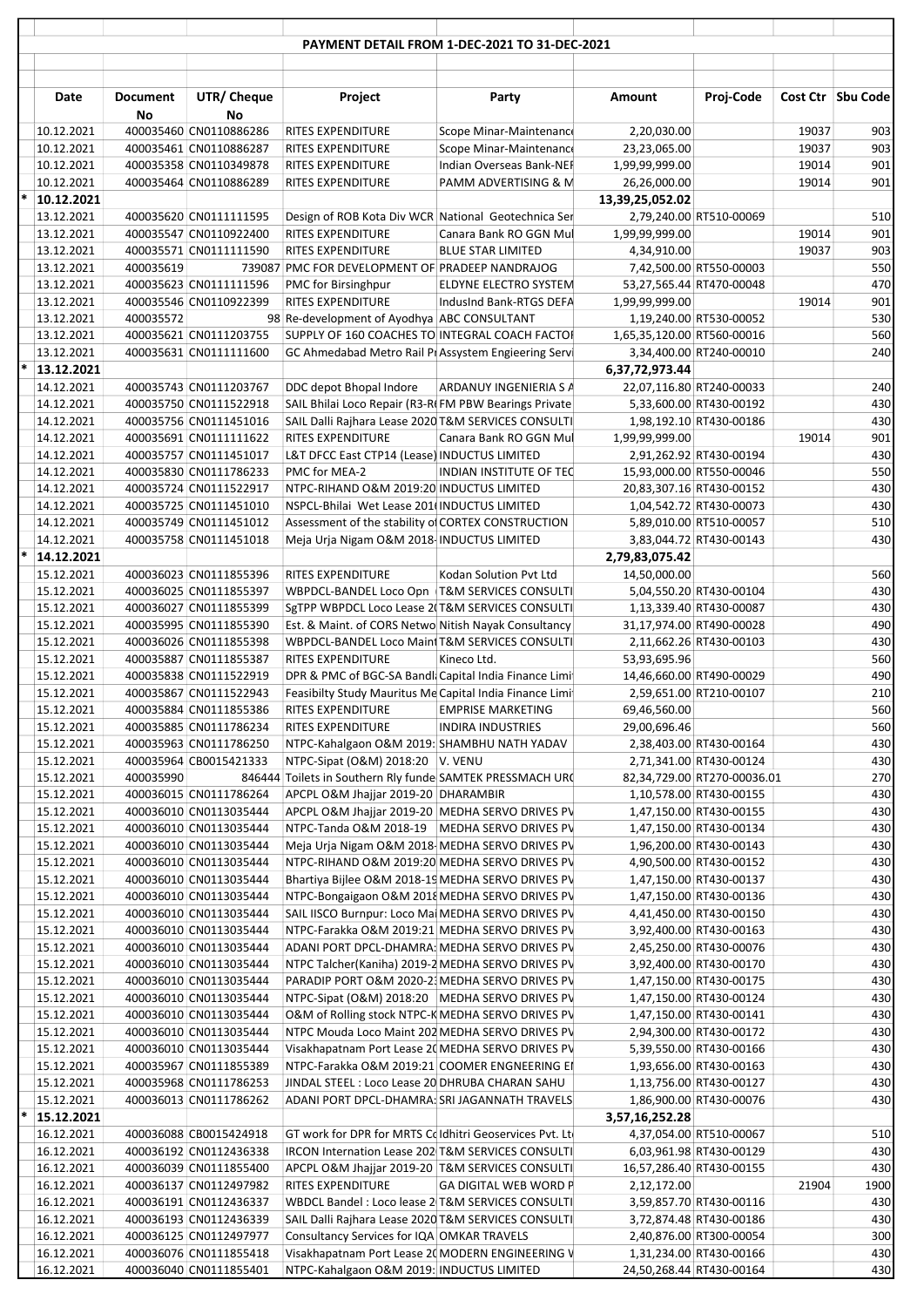|   |                          |                       |                                                  |                                                                                                                                    | PAYMENT DETAIL FROM 1-DEC-2021 TO 31-DEC-2021    |                               |                                                     |       |                     |
|---|--------------------------|-----------------------|--------------------------------------------------|------------------------------------------------------------------------------------------------------------------------------------|--------------------------------------------------|-------------------------------|-----------------------------------------------------|-------|---------------------|
|   |                          |                       |                                                  |                                                                                                                                    |                                                  |                               |                                                     |       |                     |
|   | Date                     | <b>Document</b><br>No | UTR/ Cheque<br>No                                | Project                                                                                                                            | Party                                            | <b>Amount</b>                 | Proj-Code                                           |       | Cost Ctr   Sbu Code |
|   | 16.12.2021               |                       | 400036126 CB0015437838                           | PMC Transport Sector for KIII TEXAS TRAVEL SERVICES                                                                                |                                                  |                               | 1,82,091.00 RT300-00058                             |       | 300                 |
|   | 16.12.2021               |                       | 400036130 CN0112497981                           | v.wada-machhlipatnam sup S.V ASSOCIATES                                                                                            |                                                  |                               | 1,17,988.00 RT320-00003                             |       | 320                 |
|   | 16.12.2021               |                       | 400036140 CN0112497983                           | DDC depot Bhopal Indore                                                                                                            | DSR SURVEYS PVT.LTD                              |                               | 3,00,650.60 RT240-00033                             |       | 240                 |
|   | 16.12.2021               | 400036162             | 400036129 CN0112497980                           | 842337 PMC CENTRL. UNIV. KERALA RAJDEEP BUILDCON PVT.                                                                              |                                                  |                               | 12,45,090.00 RT530-00012                            |       | 530<br>300          |
|   | 16.12.2021<br>16.12.2021 |                       | 400036211 CN0111912453                           | PMC Transport Sector for KIII SOUTHERN TOURS INDIA<br><b>RITES EXPENDITURE</b>                                                     | THE INDIAN HOTELS COM                            | 26,22,000.00                  | 2,07,900.00 RT300-00058                             |       | 930                 |
|   | 16.12.2021               | 400036083             |                                                  | 395127 POH of Wagon at Kurduwadi HYT-Lendi JV                                                                                      |                                                  |                               | 13,82,255.00 RT540-00036                            |       | 540                 |
|   | 16.12.2021               | 400036139             |                                                  | 101 POH work at Bikaner workhol SGEC HEAVY ENGINEERIN                                                                              |                                                  | 1,48,77,311.00 RT540-00029    |                                                     |       | 540                 |
|   | 16.12.2021               |                       | 400036201 CN0112436340                           | DE & PMC of THDC Khurja Ra PAMM ADVERTISING & M                                                                                    |                                                  |                               | 3,27,420.00 RT450-00047                             |       | 450                 |
|   | $*$   16.12.2021         |                       |                                                  |                                                                                                                                    |                                                  | 2,77,28,290.60                |                                                     |       |                     |
|   | 17.12.2021               |                       | 400036376 CN0112907397                           | CESC:SGS RIy OPN 2018-20   T&M SERVICES CONSULTI<br>NTPC Mouda Loco Maint 202 T&M SERVICES CONSULTI                                |                                                  |                               | 6,06,145.18 RT430-00126                             |       | 430<br>430          |
|   | 17.12.2021<br>17.12.2021 |                       | 400036378 CN0112821013<br>400036380 CN0112907400 | SAIL BOKARO O&M 2019-21 T&M SERVICES CONSULTI                                                                                      |                                                  |                               | 3,12,976.68 RT430-00172<br>18,24,488.92 RT430-00149 |       | 430                 |
|   | 17.12.2021               |                       | 400036377 CN0112907398                           | JINDAL STEEL : Loco Lease 20 T&M SERVICES CONSULTI                                                                                 |                                                  |                               | 8,66,890.90 RT430-00127                             |       | 430                 |
|   | 17.12.2021               |                       | 400036379 CN0112907399                           | Gopalpur Ports Ltd (Loco Lea T&M SERVICES CONSULTI                                                                                 |                                                  |                               | 8,40,834.10 RT430-00171                             |       | 430                 |
|   | 17.12.2021               |                       | 400036375 CN0112821012                           | Uttam Value Steels Loco Leas T&M SERVICES CONSULTI                                                                                 |                                                  |                               | 4,08,655.52 RT430-00112                             |       | 430                 |
|   | 17.12.2021               |                       | 400036381 CN0112907401                           | SAIL-ROURKELA Loco Lease 2 T&M SERVICES CONSULTI                                                                                   |                                                  |                               | 18,46,312.02 RT430-00132                            |       | 430                 |
|   | 17.12.2021               |                       | 400036374 CN0112907396                           | SAII BSP Opn of 06 locos 202(T&M SERVICES CONSULTI                                                                                 |                                                  |                               | 5,96,203.92 RT430-00181                             |       | 430                 |
|   | 17.12.2021               |                       | 400036384 CN0112821014                           | NTPC Khargone AMC Track 2 PRADEEP B. KUNDU<br><b>RITES EXPENDITURE</b>                                                             |                                                  |                               | 3,29,564.30 RT430-00180                             |       | 430<br>100          |
|   | 17.12.2021<br>17.12.2021 | 400036295             | 400036282 CN0112907391                           | 195529 RITES EXPENDITURE                                                                                                           | NECTAR INFOSYSTEMS IN<br>DAKSHIN HARYANA BIJLI \ | 1,31,800.00<br>2,46,436.00    |                                                     | 19037 | 903                 |
|   | 17.12.2021               |                       | 400036249 CN0112498004                           | Tier-1 TPA BBNL Punjab                                                                                                             | SYSTEM AND TELECOM SI                            |                               | 6,14,010.76 RT470-00050                             |       | 470                 |
|   | 17.12.2021               |                       | 400036331 CN0112821008                           | supervision for Metro Exp Pr BALMER LAWRIE & CO. LT                                                                                |                                                  |                               | 7,11,000.85 RT240-00024                             |       | 240                 |
|   | 17.12.2021               |                       | 400036331 CN0112821008                           | SUPPLY OF 160 COACHES TO BALMER LAWRIE & CO. LT                                                                                    |                                                  |                               | 1,80,363.88 RT560-00016                             |       | 560                 |
|   | 17.12.2021               |                       | 400036360 CN0112907392                           | SUPPLY OF 160 COACHES TO Faiveley Transport Rail Te                                                                                |                                                  |                               | 54,92,512.40 RT560-00016                            |       | 560                 |
|   | 17.12.2021               |                       | 400036361 CN0112907393                           | Supply of 90 Coaches (inc5 D Faiveley Transport Rail Te                                                                            |                                                  | 1,25,58,240.00 RT560-00019    |                                                     |       | 560                 |
|   | 17.12.2021<br>17.12.2021 |                       | 400036373 CN0112821011<br>400036250 CN0112498005 | ADANI PETRONET LEASE-DAI GA DIGITAL WEB WORD P<br>Tier-1 TPA BBNL Punjab                                                           | TRIDENT TELESERVICES PV                          |                               | 4,82,691.34 RT430-00131<br>6,86,169.86 RT470-00050  |       | 430<br>470          |
|   | 17.12.2021               |                       | 400036251 CN0112498006                           | Tier-1 TPA BBNL Punjab                                                                                                             | TRIDENT TELESERVICES PV                          |                               | 5,70,560.65 RT470-00050                             |       | 470                 |
|   | 17.12.2021               |                       | 400036306 CN0112821005                           | <b>RITES EXPENDITURE</b>                                                                                                           | AO(CASH) BSNL                                    | 2,74,366.38                   |                                                     | 19474 | 947                 |
|   | 17.12.2021               | 400036290             |                                                  | 395128 POH of Wagon at Kurduwadi HYT-Lendi JV                                                                                      |                                                  |                               | 3,53,563.00 RT540-00036                             |       | 540                 |
|   | $*$ 17.12.2021           |                       |                                                  |                                                                                                                                    |                                                  | 2,99,33,786.66                |                                                     |       |                     |
|   | 20.12.2021               |                       | 400036637 CN0113220514                           | <b>RITES EXPENDITURE</b>                                                                                                           | PRABHSAJAN SINGH SANI                            | 18,86,012.00                  |                                                     | 19037 | 903                 |
|   | 20.12.2021               | 400036476             |                                                  | 400 Pendra-Anuppur Exp. reimb. Aarvee Associates Archite                                                                           |                                                  |                               | 22,64,301.00 RT270-00015.1                          |       | 270<br>320          |
|   | 20.12.2021<br>20.12.2021 |                       | 400036426 CN0112907407                           | 400036423 CN0112907405 AE for Baharagora to Singhar DEEPAK MALLICK AND CO<br>GT work for DPR for MRTS Co Veltech Consulting Engine |                                                  |                               | 1,29,739.00 RT320-00007<br>7,68,297.80 RT510-00067  |       | 510                 |
|   | 20.12.2021               | 400036481             |                                                  | 195530 RITES EXPENDITURE                                                                                                           | DAKSHIN HARYANA BIJLI V                          | 8,83,634.00                   |                                                     | 19037 | 903                 |
|   | 20.12.2021               |                       | 400036608 CN0113127873                           | TPIA for PWD Delhi Barrapull GA DIGITAL WEB WORD P                                                                                 |                                                  |                               | 1,51,011.56 RT320-00001                             |       | 320                 |
|   | 20.12.2021               |                       | 400036624 CN0113295604                           | PMC FOR BANGLADESH ROA Capital India Finance Limi                                                                                  |                                                  |                               | 2,76,188.00 RT320-00017                             |       | 320                 |
|   | 20.12.2021               |                       | 400036608 CN0113127873                           | PMC Transport Sector for KIII GA DIGITAL WEB WORD P                                                                                |                                                  |                               | 2,24,560.24 RT300-00058                             |       | 300                 |
| * | 20.12.2021               |                       |                                                  |                                                                                                                                    |                                                  | 65,83,743.60                  |                                                     |       |                     |
|   | 21.12.2021<br>21.12.2021 |                       | 400036871 CN0113220551<br>400036869 CN0113220549 | NTPC-Bongaigaon O&M 2018 T&M SERVICES CONSULTI<br>DVC:Koderma Loco Lease 20 T&M SERVICES CONSULTI                                  |                                                  |                               | 3,72,482.10 RT430-00136<br>3,42,972.28 RT430-00117  |       | 430<br>430          |
|   | 21.12.2021               |                       | 400036698 CN0113220525                           | GT work for six tunnels Korar IDAX CONSULTING & RESI                                                                               |                                                  |                               | 8,07,499.00 RT500-00070                             |       | 500                 |
|   | 21.12.2021               |                       | 400036868 CN0113220548                           | RINL VISAKHAPATNAM (Loco T&M SERVICES CONSULTI                                                                                     |                                                  |                               | 4,38,217.62 RT430-00169                             |       | 430                 |
|   | 21.12.2021               |                       | 400036845 CN0113419339                           | Supply of 90 Coaches (inc5 D Tech Savvy Engineers Pvt                                                                              |                                                  |                               | 6,61,200.00 RT560-00019                             |       | 560                 |
|   | 21.12.2021               |                       | 400036867 CN0113220547                           | Steel Authority of India Ltd - (T&M SERVICES CONSULTI                                                                              |                                                  |                               | 3,53,058.04 RT430-00123                             |       | 430                 |
|   | 21.12.2021               |                       | 400036870 CN0113220550                           | Visakhapatnam Port Lease 2(T&M SERVICES CONSULTI                                                                                   |                                                  |                               | 12,66,074.24 RT430-00166                            |       | 430                 |
|   | 21.12.2021<br>21.12.2021 | 400036697             | 400036859 CN0113220539                           | SAIL Bokaro Loco Lease 2021 T&M SERVICES CONSULTI<br>21122105 RITES EXPENDITURE                                                    | <b>BG-HDFC Bank</b>                              | 1,89,805.52                   | 15,22,458.28 RT430-00189                            | 19014 | 430<br>901          |
|   | 21.12.2021               |                       | 400036744 CN0113220532                           | RITES EXPENDITURE                                                                                                                  | DELHI AIRPORT PARKING                            | 1,17,966.00                   |                                                     |       | 930                 |
|   | 21.12.2021               | 400036748             |                                                  | 195531 RITES EXPENDITURE                                                                                                           | <b>INDIAN RAILWAYS INSTITU</b>                   | 1,53,168.00                   |                                                     | 19072 | 907                 |
|   | 21.12.2021               |                       | 400036842 CN0113419336                           | RITES EXPENDITURE                                                                                                                  | <b>EMPRISE MARKETING</b>                         | 69,91,740.00                  |                                                     |       | 560                 |
|   | 21.12.2021               |                       | 400036863 CN0113220543                           | NTPC Khargone- O&M 2019 (INDUCTUS LIMITED                                                                                          |                                                  |                               | 15,60,105.34 RT430-00162                            |       | 430                 |
|   | 21.12.2021               |                       | 400036864 CN0113220544                           | Bhartiya Bijlee O&M 2018-19 INDUCTUS LIMITED                                                                                       |                                                  |                               | 21,57,143.76 RT430-00137                            |       | 430                 |
|   | 21.12.2021<br>21.12.2021 | 400036768             | 400036872 CN0113214497                           | RITES EXPENDITURE<br>512597 Toilets in S E Rly funded by N SAMTEK PRESSMACH URC                                                    | PINAKI SOLUTIONS                                 | 46,53,000.00                  | 79,56,579.00 RT270-00036.08                         |       | 901<br>270          |
|   | 21.12.2021               |                       | 400036861 CN0113220541                           | SAIL RMD Mines Bolani 2019 INDUCTUS LIMITED                                                                                        |                                                  |                               | 10,71,031.18 RT430-00168                            |       | 430                 |
|   | 21.12.2021               |                       | 400036860 CN0113220540                           | NPGCCL Nabinagar 2019-20 (INDUCTUS LIMITED                                                                                         |                                                  |                               | 17,45,450.46 RT430-00161                            |       | 430                 |
|   | 21.12.2021               |                       | 400036866 CN0113220546                           | Mumbai Port Trust (Lease) 2(INDUCTUS LIMITED                                                                                       |                                                  |                               | 4,48,053.40 RT430-00084                             |       | 430                 |
|   | 21.12.2021               |                       | 400036862 CN0113220542                           | Jindal Steel n Power (Lease) EINDUCTUS LIMITED                                                                                     |                                                  |                               | 2,89,131.50 RT430-00179                             |       | 430                 |
|   | 21.12.2021               |                       | 400036865 CN0113220545                           | KBUNL KANTI (Loco Lease) 2(INDUCTUS LIMITED                                                                                        |                                                  |                               | 7,47,601.38 RT430-00146                             |       | 430                 |
| * | 21.12.2021<br>21.12.2021 |                       | 400036844 CN0113419338                           | RITES EXPENDITURE                                                                                                                  | KNORR - BREMSE INDIA P                           | 1,49,850.00<br>3,39,94,587.10 |                                                     |       | 560                 |
|   | 22.12.2021               |                       | 400037143 CN0113912793                           | RITES EXPENDITURE                                                                                                                  | Sarr Freights Corporation                        | 80,13,676.85                  |                                                     |       | 560                 |
|   | 22.12.2021               |                       | 400037167 CN0113419362                           | NTPC-Farakka O&M 2019:21 T&M SERVICES CONSULTI                                                                                     |                                                  |                               | 26,45,804.20 RT430-00163                            |       | 430                 |
|   | 22.12.2021               |                       | 400037169 CN0113419364                           | RINL VISAKHAPATNAM (Loco T&M SERVICES CONSULTI                                                                                     |                                                  |                               | 1,29,382.42 RT430-00169                             |       | 430                 |
|   | 22.12.2021               |                       | 400037162 CN0113419357                           | SAII BSP Opn of 06 locos 202(T&M SERVICES CONSULTI                                                                                 |                                                  |                               | 16,74,584.08 RT430-00181                            |       | 430                 |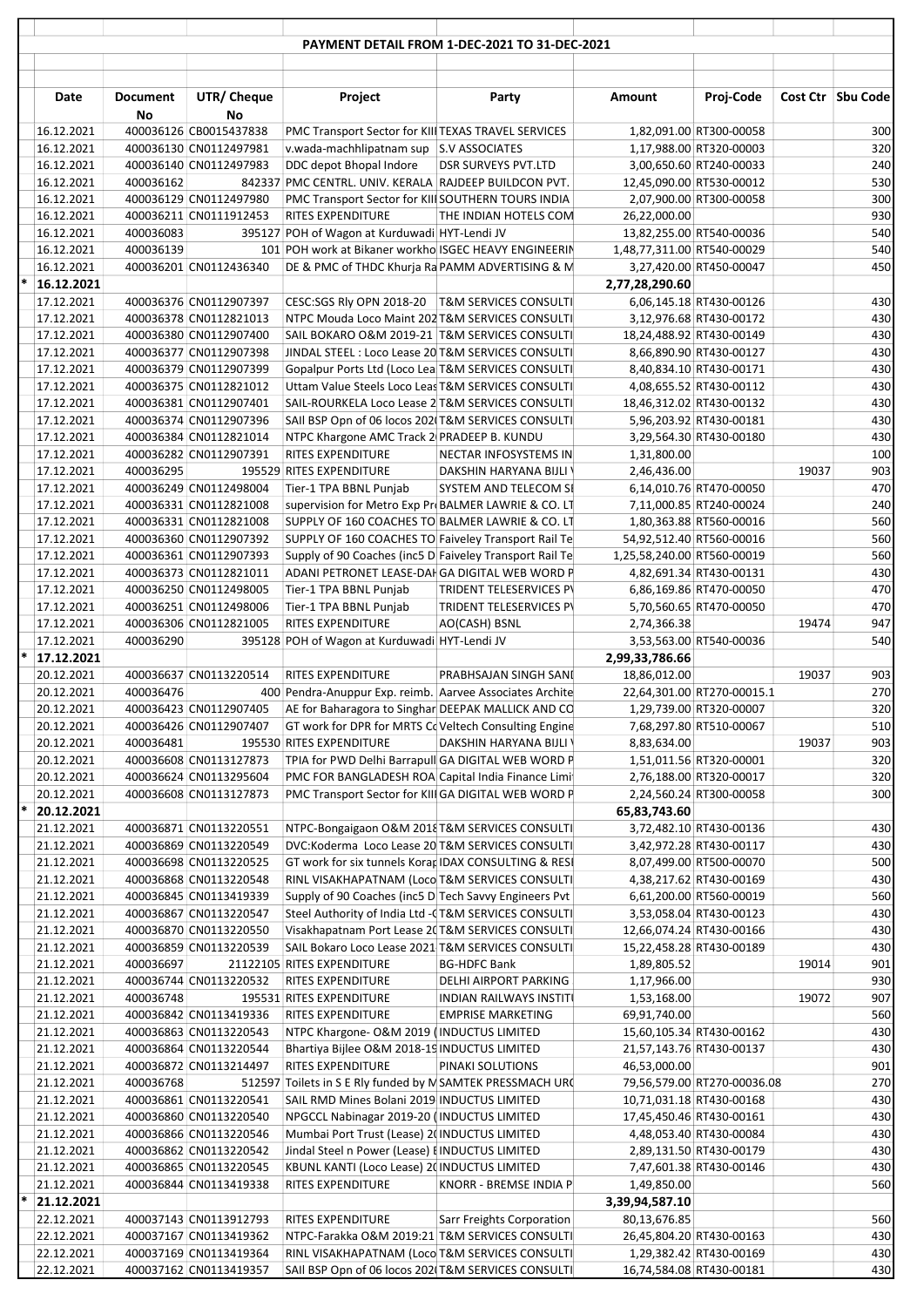| Cost Ctr Sbu Code<br><b>Document</b><br>UTR/ Cheque<br>Project<br><b>Amount</b><br>Proj-Code<br>Date<br>Party<br>No<br>No<br>400037162 CN0113419357<br>430<br>22.12.2021<br>SAIL Bhilai Loco Repair (R3-RIT&M SERVICES CONSULTI<br>12,07,684.52 RT430-00192<br>430<br>22.12.2021<br>400037166 CN0113419361<br>CESC Kolkata (Opn) Budge BIT&M SERVICES CONSULTI<br>9,59,388.02 RT430-00110<br>430<br>22.12.2021<br>400037168 CN0113419363<br>L&T DFCC Lease CTP3 2020-2 T&M SERVICES CONSULTI<br>6,73,460.94 RT430-00182<br>270<br>22.12.2021<br>400037181 CN0113912800<br>RTRS Track Algnment&Maint SUBUDHI ASSOCIATES<br>4,35,553.00 RT270-00024<br>430<br>22.12.2021<br>400037165 CN0113419360<br>SgTPP WBPDCL Loco Lease 2(T&M SERVICES CONSULTI)<br>4,63,945.12 RT430-00087<br>430<br>22.12.2021<br>400037164 CN0113419359<br>PARADEEP PORT : LOCO LEAS T&M SERVICES CONSULTI<br>7,58,402.50 RT430-00183<br>530<br>22.12.2021<br>400037109<br>751793 CONSTN & DEVELP OF CENTI APEX HVAC SERVICES PVT<br>2,97,298.00 RT530-00003<br>560<br>400037040 CN0113419353<br>22.12.2021<br><b>RITES EXPENDITURE</b><br>AIRFLOW EQUIPMENTS (II<br>3,72,68,839.14<br>560<br>400037040 CN0113419353<br>22.12.2021<br>Purchase of Free Supply item AIRFLOW EQUIPMENTS (I)<br>6,43,617.04 RT560-00016.1<br>530<br>22.12.2021<br>400037146<br>751794 CONSTN & DEVELP OF CENTI JMC PROJECTS (INDIA) LIN<br>4,25,65,816.00 RT530-00003<br>470<br>400037000 CN0113419351<br>PMC - S&T sys Rewari-Dadri8 GA DIGITAL WEB WORD P<br>22.12.2021<br>1,35,518.80 RT470-00024<br>270<br>400037009<br>22.12.2021<br>13327 DPR & PMC for NTPC TANDA Mehrotra Buildcon Pvt. Lt<br>18,74,898.00 RT270-00027<br>490<br>22.12.2021<br>400037036 CN0113419352<br>Est. & Maint. of CORS Netwo ALLTerra Solutions LLP<br>1,81,62,380.00 RT490-00028<br>490<br>22.12.2021<br>400037036 CN0113419352<br>Est. & Maint. of CORS Netwo ALLTerra Solutions LLP<br>1,34,00,670.00 RT490-00028<br>530<br>22.12.2021<br>400037043 CN0113974731<br>3RD PARTY INSPECTION OF L Lakshmi Kumaran & Sridh<br>1,57,500.00<br>362153<br>901<br>22.12.2021<br>400037160 CN0113419356<br>RITES EXPENDITURE<br><b>SUNDER DEVI</b><br>7,01,247.00<br>19014<br>901<br>22.12.2021<br>400036977<br>195565 RITES EXPENDITURE<br>FA & CAO NCR, Allahabad<br>1,17,124.00<br>19014<br>901<br>22.12.2021<br>400036979<br>195567 RITES EXPENDITURE<br>SR. DFM, N. W. RAILWAY,<br>19,169.00<br>19014<br>560<br>400037170 CN0113329948<br>22.12.2021<br>SUPPLY of 06 DMUs to Sri Lai MEDHA SERVO DRIVES PV<br>9,17,562.56 RT560-00009<br>270<br>22.12.2021<br>400037048<br>846445 Toilets in Southern Rly funde SAMTEK PRESSMACH URC<br>56,98,165.00 RT270-00036.01<br>540<br>22.12.2021<br>400037177<br>20211222 ROH freight Maintainance, M MACO KSHETRUM NK-JV<br>1,43,68,077.00 RT540-00044<br>430<br>400037108 CN0113419355<br>22.12.2021<br>SAIL Bhilai Loco Repair (R3-R(S.S.ENTERPRISES<br>2,25,203.00 RT430-00192<br>$*$ 22.12.2021<br>15,35,14,966.19<br>430<br>23.12.2021<br>400037249 CN0113912808<br>SAIL IISCO Burnpur: Loco Mai T&M SERVICES CONSULTI<br>7,60,793.10 RT430-00150<br>430<br>PARADIP PORT O&M 2020-2 T&M SERVICES CONSULTI<br>23.12.2021<br>400037251 CN0113912810<br>19,93,950.52 RT430-00175<br>430<br>23.12.2021<br>400037248 CN0113912807<br>Tata steel Kalingnagar 2018-2 T&M SERVICES CONSULTI<br>14,74,737.22 RT430-00130<br>430<br>23.12.2021<br>400037250 CN0113912809<br>Visakhapatnam Port Lease 2(T&M SERVICES CONSULTI<br>2,30,452.86 RT430-00166<br>560<br>400037418 CN0113974736<br>23.12.2021<br>RITES EXPENDITURE<br>Sarr Freights Corporation<br>4,64,906.16<br>905<br>23.12.2021<br>400037439 CN0113974756<br>RITES EXPENDITURE<br><b>CLOUDSTRATS TECHNOLC</b><br>2,95,000.00<br>19054<br>903<br>23.12.2021<br>400037370 CN0113912821<br>RITES EXPENDITURE<br>ASHOK KUMAR KUWAR SI<br>6,43,597.00<br>19037<br>903<br>23.12.2021<br>400037366 CN0113912820<br><b>RITES EXPENDITURE</b><br><b>Times Stationers Pvt Ltd</b><br>1,48,011.00<br>19034<br>430<br>23.12.2021<br>400037245 CN0113912804<br>NTPC Barh 2019-21<br><b>GA DIGITAL WEB WORD P</b><br>3,40,084.42 RT430-00160<br>430<br>23.12.2021<br>400037243 CN0113912802<br>MORMUGAO PORT (Lease) 2 GA DIGITAL WEB WORD P<br>3,95,339.02 RT430-00156<br>490<br>400037276 CN0113912754<br>1,24,309.20 RT490-00028<br>23.12.2021<br>Est. & Maint. of CORS Netwo GA DIGITAL WEB WORD P<br>430<br>23.12.2021<br>4,51,146.74 RT430-00108<br>400037244 CN0113912803<br>WBPDCL-Kolaghat Loco Leas GA DIGITAL WEB WORD P<br>430<br>23.12.2021<br>Rashtriya Chemicals (RCFL) L(INDUCTUS LIMITED<br>400037252 CN0113912811<br>1,61,449.96 RT430-00184<br>430<br>23.12.2021<br>400037246 CN0113912805<br>CONCOR Loco Lease 2018-10 GA DIGITAL WEB WORD P<br>3,39,523.04 RT430-00167<br>430<br>23.12.2021<br>400037254 CN0113912813<br>NTPC-SINGRAULI O&M 2019 INDUCTUS LIMITED<br>13,27,783.14 RT430-00153<br>430<br>400037247 CN0113912806<br>23.12.2021<br>NTPC Talcher(Kaniha) 2019-2 GA DIGITAL WEB WORD P<br>20,50,367.06 RT430-00170<br>430<br>23.12.2021<br>400037253 CN0113912812<br>ADANI PORT DPCL-DHAMRA: INDUCTUS LIMITED<br>17,23,605.30 RT430-00076<br>903<br>400037361 CN0113912817<br>23.12.2021<br>RITES EXPENDITURE<br>SHAHEED RAMPHAL KAJL<br>1,43,087.80<br>190311<br>23.12.2021<br>400037392 CN0113912823<br>560<br>Supply of 06 Locos to Mozam GA DIGITAL WEB WORD P<br>2,28,203.00 RT560-00017<br>490<br>23.12.2021<br>400037234 CN0113912801<br>DPR & PMC of BGC-SA Bandl: Capital India Finance Limi<br>1,52,427.00 RT490-00029<br>430<br>23.12.2021<br>400037464 CN0114254783<br>SAIL Bhilai Loco Repair (R3-R(BHARAT HEAVY ELECTRIC)<br>5,30,550.00 RT430-00192<br>430<br>23.12.2021<br>400037465 CN0114254784<br>SAIL Bhilai Loco Repair (R3-R(BHARAT HEAVY ELECTRIC)<br>4,42,125.00 RT430-00192<br>*<br>23.12.2021<br>1,44,21,448.54<br>530<br>24.12.2021<br>400037503 CN0114254786<br>Ministy of Health & Family W GA DIGITAL WEB WORD P<br>5,11,212.00 RT530-00046<br>24.12.2021<br>3RD PARTY INSPECTION OF DGA DIGITAL WEB WORD P<br>530<br>400037503 CN0114254786<br>1,31,941.00<br>362153<br>430<br>24.12.2021<br>400037587 CN0114254793<br>O&M of Rolling stock NTPC-K T&M SERVICES CONSULTI<br>15,90,849.62 RT430-00141<br>CONCOR Loco Lease 2018-10 GA DIGITAL WEB WORD P<br>430<br>24.12.2021<br>400037584 CN0114254790<br>4,23,393.64 RT430-00151<br>430<br>24.12.2021<br>400037586 CN0114254792<br>JSW Paradip Terminal (LocoL GA DIGITAL WEB WORD P<br>4,95,846.54 RT430-00191<br>430<br>400037588 CN0114254794<br>24.12.2021<br>NTPC-SINGRAULI O&M 2019 INDUCTUS LIMITED<br>2,26,508.56 RT430-00153<br>903<br>24.12.2021<br>400037601 CN0114332784<br>RITES EXPENDITURE<br>DIKSHA CONSTRUCTION (<br>1,66,670.62<br>190316<br>24.12.2021<br>400037585 CN0114254791<br>PARADEEP PORT : LOCO LEAS GA DIGITAL WEB WORD P<br>430<br>17,31,553.08 RT430-00078<br>903<br>24.12.2021<br>400037560 CN0114332783<br>RITES EXPENDITURE<br><b>GLOBAL HEALTH PRIVATE</b><br>2,39,040.00<br>190310<br>540<br>24.12.2021<br>395129 POH of Wagon at Kurduwadi HYT-Lendi JV<br>70,28,122.00 RT540-00036<br>400037521<br>540<br>395130 POH of Wagon at Kurduwadi HYT-Lendi JV<br>24.12.2021<br>400037528<br>24,09,428.00 RT540-00036<br>RITES EXPENDITURE<br>903<br>24.12.2021<br>400037604 CN0114332787<br>Decor Well<br>1,79,194.87<br>190315<br>24.12.2021<br>1,51,33,759.93<br>430<br>27.12.2021<br>400037768 CN0114457104<br>O&M of Rolling stock NTPC-K HAZRAT CONSTRUCTION<br>1,08,640.00 RT430-00141<br>National AIDS Control Projec GA DIGITAL WEB WORD P<br>360<br>27.12.2021<br>400037696 CN0114724591<br>1,73,007.00 RT360-00005<br>240<br>27.12.2021<br>400037697<br>23112103 DDC depot Bhopal Indore ARDANUY INGENIERIA S A<br>36,46,347.00 RT240-00033<br>400037700 CN0114537660<br>430<br>27.12.2021<br>ADANI PORT DPCL-DHAMRA: DELCO SWITCHGEARS PV<br>1,03,216.80 RT430-00076<br>430<br>27.12.2021<br>400037700 CN0114537660<br>Visakhapatnam Port Lease 20 DELCO SWITCHGEARS PV<br>3,74,436.40 RT430-00166<br>430<br>27.12.2021<br>400037705 CN0114537665<br>SAIL Bhilai Loco Repair (R3-RI Aum High Power Plating a<br>11,24,040.00 RT430-00192<br>530<br>Hiring Services for Engineerir A C GOGOI & ASSOCIATES<br>27.12.2021<br>400037667 CN0114724590<br>2,94,300.00 RT530-00091<br>430<br>27.12.2021<br>400037670 CB0015547163<br>NSPCL-Bhilai Wet Lease 201(V. VENU<br>1,05,382.00 RT430-00073<br>27.12.2021<br>400037704 CN0114537664<br>1,08,790.73 RT430-00165<br>430<br>NTPC Lara O&M 2019-20<br><b>INDIAN OIL CORPORATIOI</b> |   |  |  | PAYMENT DETAIL FROM 1-DEC-2021 TO 31-DEC-2021 |  |  |
|-----------------------------------------------------------------------------------------------------------------------------------------------------------------------------------------------------------------------------------------------------------------------------------------------------------------------------------------------------------------------------------------------------------------------------------------------------------------------------------------------------------------------------------------------------------------------------------------------------------------------------------------------------------------------------------------------------------------------------------------------------------------------------------------------------------------------------------------------------------------------------------------------------------------------------------------------------------------------------------------------------------------------------------------------------------------------------------------------------------------------------------------------------------------------------------------------------------------------------------------------------------------------------------------------------------------------------------------------------------------------------------------------------------------------------------------------------------------------------------------------------------------------------------------------------------------------------------------------------------------------------------------------------------------------------------------------------------------------------------------------------------------------------------------------------------------------------------------------------------------------------------------------------------------------------------------------------------------------------------------------------------------------------------------------------------------------------------------------------------------------------------------------------------------------------------------------------------------------------------------------------------------------------------------------------------------------------------------------------------------------------------------------------------------------------------------------------------------------------------------------------------------------------------------------------------------------------------------------------------------------------------------------------------------------------------------------------------------------------------------------------------------------------------------------------------------------------------------------------------------------------------------------------------------------------------------------------------------------------------------------------------------------------------------------------------------------------------------------------------------------------------------------------------------------------------------------------------------------------------------------------------------------------------------------------------------------------------------------------------------------------------------------------------------------------------------------------------------------------------------------------------------------------------------------------------------------------------------------------------------------------------------------------------------------------------------------------------------------------------------------------------------------------------------------------------------------------------------------------------------------------------------------------------------------------------------------------------------------------------------------------------------------------------------------------------------------------------------------------------------------------------------------------------------------------------------------------------------------------------------------------------------------------------------------------------------------------------------------------------------------------------------------------------------------------------------------------------------------------------------------------------------------------------------------------------------------------------------------------------------------------------------------------------------------------------------------------------------------------------------------------------------------------------------------------------------------------------------------------------------------------------------------------------------------------------------------------------------------------------------------------------------------------------------------------------------------------------------------------------------------------------------------------------------------------------------------------------------------------------------------------------------------------------------------------------------------------------------------------------------------------------------------------------------------------------------------------------------------------------------------------------------------------------------------------------------------------------------------------------------------------------------------------------------------------------------------------------------------------------------------------------------------------------------------------------------------------------------------------------------------------------------------------------------------------------------------------------------------------------------------------------------------------------------------------------------------------------------------------------------------------------------------------------------------------------------------------------------------------------------------------------------------------------------------------------------------------------------------------------------------------------------------------------------------------------------------------------------------------------------------------------------------------------------------------------------------------------------------------------------------------------------------------------------------------------------------------------------------------------------------------------------------------------------------------------------------------------------------------------------------------------------------------------------------------------------------------------------------------------------------------------------------------------------------------------------------------------------------------------------------------------------------------------------------------------------------------------------------------------------------------------------------------------------------------------------------------------------------------------------------------------------------------------------------------------------------------------------------------------------------------------------------------------------------------------------------------------------------------------------------------------------------------------------------------------------------------------------------------------------------------------------------------------------------------------------------------------------------------------------------------------------------------------------------------------------------------------------------------------------------------------------------------------------------------------------------------------------------------------------------------------------------------------------------------------------------------------------------------------------------------------------------------------------------------------------------------------------------------------------------------------------------------------------------------------------------------------------------------------------------------------------------------------------------------------------------------------------------------------------|---|--|--|-----------------------------------------------|--|--|
|                                                                                                                                                                                                                                                                                                                                                                                                                                                                                                                                                                                                                                                                                                                                                                                                                                                                                                                                                                                                                                                                                                                                                                                                                                                                                                                                                                                                                                                                                                                                                                                                                                                                                                                                                                                                                                                                                                                                                                                                                                                                                                                                                                                                                                                                                                                                                                                                                                                                                                                                                                                                                                                                                                                                                                                                                                                                                                                                                                                                                                                                                                                                                                                                                                                                                                                                                                                                                                                                                                                                                                                                                                                                                                                                                                                                                                                                                                                                                                                                                                                                                                                                                                                                                                                                                                                                                                                                                                                                                                                                                                                                                                                                                                                                                                                                                                                                                                                                                                                                                                                                                                                                                                                                                                                                                                                                                                                                                                                                                                                                                                                                                                                                                                                                                                                                                                                                                                                                                                                                                                                                                                                                                                                                                                                                                                                                                                                                                                                                                                                                                                                                                                                                                                                                                                                                                                                                                                                                                                                                                                                                                                                                                                                                                                                                                                                                                                                                                                                                                                                                                                                                                                                                                                                                                                                                                                                                                                                                                                                                                                                                                                                                                                                                                                                                                                                                                                                                                                                                                                                                                                                                                 |   |  |  |                                               |  |  |
|                                                                                                                                                                                                                                                                                                                                                                                                                                                                                                                                                                                                                                                                                                                                                                                                                                                                                                                                                                                                                                                                                                                                                                                                                                                                                                                                                                                                                                                                                                                                                                                                                                                                                                                                                                                                                                                                                                                                                                                                                                                                                                                                                                                                                                                                                                                                                                                                                                                                                                                                                                                                                                                                                                                                                                                                                                                                                                                                                                                                                                                                                                                                                                                                                                                                                                                                                                                                                                                                                                                                                                                                                                                                                                                                                                                                                                                                                                                                                                                                                                                                                                                                                                                                                                                                                                                                                                                                                                                                                                                                                                                                                                                                                                                                                                                                                                                                                                                                                                                                                                                                                                                                                                                                                                                                                                                                                                                                                                                                                                                                                                                                                                                                                                                                                                                                                                                                                                                                                                                                                                                                                                                                                                                                                                                                                                                                                                                                                                                                                                                                                                                                                                                                                                                                                                                                                                                                                                                                                                                                                                                                                                                                                                                                                                                                                                                                                                                                                                                                                                                                                                                                                                                                                                                                                                                                                                                                                                                                                                                                                                                                                                                                                                                                                                                                                                                                                                                                                                                                                                                                                                                                                 |   |  |  |                                               |  |  |
|                                                                                                                                                                                                                                                                                                                                                                                                                                                                                                                                                                                                                                                                                                                                                                                                                                                                                                                                                                                                                                                                                                                                                                                                                                                                                                                                                                                                                                                                                                                                                                                                                                                                                                                                                                                                                                                                                                                                                                                                                                                                                                                                                                                                                                                                                                                                                                                                                                                                                                                                                                                                                                                                                                                                                                                                                                                                                                                                                                                                                                                                                                                                                                                                                                                                                                                                                                                                                                                                                                                                                                                                                                                                                                                                                                                                                                                                                                                                                                                                                                                                                                                                                                                                                                                                                                                                                                                                                                                                                                                                                                                                                                                                                                                                                                                                                                                                                                                                                                                                                                                                                                                                                                                                                                                                                                                                                                                                                                                                                                                                                                                                                                                                                                                                                                                                                                                                                                                                                                                                                                                                                                                                                                                                                                                                                                                                                                                                                                                                                                                                                                                                                                                                                                                                                                                                                                                                                                                                                                                                                                                                                                                                                                                                                                                                                                                                                                                                                                                                                                                                                                                                                                                                                                                                                                                                                                                                                                                                                                                                                                                                                                                                                                                                                                                                                                                                                                                                                                                                                                                                                                                                                 |   |  |  |                                               |  |  |
|                                                                                                                                                                                                                                                                                                                                                                                                                                                                                                                                                                                                                                                                                                                                                                                                                                                                                                                                                                                                                                                                                                                                                                                                                                                                                                                                                                                                                                                                                                                                                                                                                                                                                                                                                                                                                                                                                                                                                                                                                                                                                                                                                                                                                                                                                                                                                                                                                                                                                                                                                                                                                                                                                                                                                                                                                                                                                                                                                                                                                                                                                                                                                                                                                                                                                                                                                                                                                                                                                                                                                                                                                                                                                                                                                                                                                                                                                                                                                                                                                                                                                                                                                                                                                                                                                                                                                                                                                                                                                                                                                                                                                                                                                                                                                                                                                                                                                                                                                                                                                                                                                                                                                                                                                                                                                                                                                                                                                                                                                                                                                                                                                                                                                                                                                                                                                                                                                                                                                                                                                                                                                                                                                                                                                                                                                                                                                                                                                                                                                                                                                                                                                                                                                                                                                                                                                                                                                                                                                                                                                                                                                                                                                                                                                                                                                                                                                                                                                                                                                                                                                                                                                                                                                                                                                                                                                                                                                                                                                                                                                                                                                                                                                                                                                                                                                                                                                                                                                                                                                                                                                                                                                 |   |  |  |                                               |  |  |
|                                                                                                                                                                                                                                                                                                                                                                                                                                                                                                                                                                                                                                                                                                                                                                                                                                                                                                                                                                                                                                                                                                                                                                                                                                                                                                                                                                                                                                                                                                                                                                                                                                                                                                                                                                                                                                                                                                                                                                                                                                                                                                                                                                                                                                                                                                                                                                                                                                                                                                                                                                                                                                                                                                                                                                                                                                                                                                                                                                                                                                                                                                                                                                                                                                                                                                                                                                                                                                                                                                                                                                                                                                                                                                                                                                                                                                                                                                                                                                                                                                                                                                                                                                                                                                                                                                                                                                                                                                                                                                                                                                                                                                                                                                                                                                                                                                                                                                                                                                                                                                                                                                                                                                                                                                                                                                                                                                                                                                                                                                                                                                                                                                                                                                                                                                                                                                                                                                                                                                                                                                                                                                                                                                                                                                                                                                                                                                                                                                                                                                                                                                                                                                                                                                                                                                                                                                                                                                                                                                                                                                                                                                                                                                                                                                                                                                                                                                                                                                                                                                                                                                                                                                                                                                                                                                                                                                                                                                                                                                                                                                                                                                                                                                                                                                                                                                                                                                                                                                                                                                                                                                                                                 |   |  |  |                                               |  |  |
|                                                                                                                                                                                                                                                                                                                                                                                                                                                                                                                                                                                                                                                                                                                                                                                                                                                                                                                                                                                                                                                                                                                                                                                                                                                                                                                                                                                                                                                                                                                                                                                                                                                                                                                                                                                                                                                                                                                                                                                                                                                                                                                                                                                                                                                                                                                                                                                                                                                                                                                                                                                                                                                                                                                                                                                                                                                                                                                                                                                                                                                                                                                                                                                                                                                                                                                                                                                                                                                                                                                                                                                                                                                                                                                                                                                                                                                                                                                                                                                                                                                                                                                                                                                                                                                                                                                                                                                                                                                                                                                                                                                                                                                                                                                                                                                                                                                                                                                                                                                                                                                                                                                                                                                                                                                                                                                                                                                                                                                                                                                                                                                                                                                                                                                                                                                                                                                                                                                                                                                                                                                                                                                                                                                                                                                                                                                                                                                                                                                                                                                                                                                                                                                                                                                                                                                                                                                                                                                                                                                                                                                                                                                                                                                                                                                                                                                                                                                                                                                                                                                                                                                                                                                                                                                                                                                                                                                                                                                                                                                                                                                                                                                                                                                                                                                                                                                                                                                                                                                                                                                                                                                                                 |   |  |  |                                               |  |  |
|                                                                                                                                                                                                                                                                                                                                                                                                                                                                                                                                                                                                                                                                                                                                                                                                                                                                                                                                                                                                                                                                                                                                                                                                                                                                                                                                                                                                                                                                                                                                                                                                                                                                                                                                                                                                                                                                                                                                                                                                                                                                                                                                                                                                                                                                                                                                                                                                                                                                                                                                                                                                                                                                                                                                                                                                                                                                                                                                                                                                                                                                                                                                                                                                                                                                                                                                                                                                                                                                                                                                                                                                                                                                                                                                                                                                                                                                                                                                                                                                                                                                                                                                                                                                                                                                                                                                                                                                                                                                                                                                                                                                                                                                                                                                                                                                                                                                                                                                                                                                                                                                                                                                                                                                                                                                                                                                                                                                                                                                                                                                                                                                                                                                                                                                                                                                                                                                                                                                                                                                                                                                                                                                                                                                                                                                                                                                                                                                                                                                                                                                                                                                                                                                                                                                                                                                                                                                                                                                                                                                                                                                                                                                                                                                                                                                                                                                                                                                                                                                                                                                                                                                                                                                                                                                                                                                                                                                                                                                                                                                                                                                                                                                                                                                                                                                                                                                                                                                                                                                                                                                                                                                                 |   |  |  |                                               |  |  |
|                                                                                                                                                                                                                                                                                                                                                                                                                                                                                                                                                                                                                                                                                                                                                                                                                                                                                                                                                                                                                                                                                                                                                                                                                                                                                                                                                                                                                                                                                                                                                                                                                                                                                                                                                                                                                                                                                                                                                                                                                                                                                                                                                                                                                                                                                                                                                                                                                                                                                                                                                                                                                                                                                                                                                                                                                                                                                                                                                                                                                                                                                                                                                                                                                                                                                                                                                                                                                                                                                                                                                                                                                                                                                                                                                                                                                                                                                                                                                                                                                                                                                                                                                                                                                                                                                                                                                                                                                                                                                                                                                                                                                                                                                                                                                                                                                                                                                                                                                                                                                                                                                                                                                                                                                                                                                                                                                                                                                                                                                                                                                                                                                                                                                                                                                                                                                                                                                                                                                                                                                                                                                                                                                                                                                                                                                                                                                                                                                                                                                                                                                                                                                                                                                                                                                                                                                                                                                                                                                                                                                                                                                                                                                                                                                                                                                                                                                                                                                                                                                                                                                                                                                                                                                                                                                                                                                                                                                                                                                                                                                                                                                                                                                                                                                                                                                                                                                                                                                                                                                                                                                                                                                 |   |  |  |                                               |  |  |
|                                                                                                                                                                                                                                                                                                                                                                                                                                                                                                                                                                                                                                                                                                                                                                                                                                                                                                                                                                                                                                                                                                                                                                                                                                                                                                                                                                                                                                                                                                                                                                                                                                                                                                                                                                                                                                                                                                                                                                                                                                                                                                                                                                                                                                                                                                                                                                                                                                                                                                                                                                                                                                                                                                                                                                                                                                                                                                                                                                                                                                                                                                                                                                                                                                                                                                                                                                                                                                                                                                                                                                                                                                                                                                                                                                                                                                                                                                                                                                                                                                                                                                                                                                                                                                                                                                                                                                                                                                                                                                                                                                                                                                                                                                                                                                                                                                                                                                                                                                                                                                                                                                                                                                                                                                                                                                                                                                                                                                                                                                                                                                                                                                                                                                                                                                                                                                                                                                                                                                                                                                                                                                                                                                                                                                                                                                                                                                                                                                                                                                                                                                                                                                                                                                                                                                                                                                                                                                                                                                                                                                                                                                                                                                                                                                                                                                                                                                                                                                                                                                                                                                                                                                                                                                                                                                                                                                                                                                                                                                                                                                                                                                                                                                                                                                                                                                                                                                                                                                                                                                                                                                                                                 |   |  |  |                                               |  |  |
|                                                                                                                                                                                                                                                                                                                                                                                                                                                                                                                                                                                                                                                                                                                                                                                                                                                                                                                                                                                                                                                                                                                                                                                                                                                                                                                                                                                                                                                                                                                                                                                                                                                                                                                                                                                                                                                                                                                                                                                                                                                                                                                                                                                                                                                                                                                                                                                                                                                                                                                                                                                                                                                                                                                                                                                                                                                                                                                                                                                                                                                                                                                                                                                                                                                                                                                                                                                                                                                                                                                                                                                                                                                                                                                                                                                                                                                                                                                                                                                                                                                                                                                                                                                                                                                                                                                                                                                                                                                                                                                                                                                                                                                                                                                                                                                                                                                                                                                                                                                                                                                                                                                                                                                                                                                                                                                                                                                                                                                                                                                                                                                                                                                                                                                                                                                                                                                                                                                                                                                                                                                                                                                                                                                                                                                                                                                                                                                                                                                                                                                                                                                                                                                                                                                                                                                                                                                                                                                                                                                                                                                                                                                                                                                                                                                                                                                                                                                                                                                                                                                                                                                                                                                                                                                                                                                                                                                                                                                                                                                                                                                                                                                                                                                                                                                                                                                                                                                                                                                                                                                                                                                                                 |   |  |  |                                               |  |  |
|                                                                                                                                                                                                                                                                                                                                                                                                                                                                                                                                                                                                                                                                                                                                                                                                                                                                                                                                                                                                                                                                                                                                                                                                                                                                                                                                                                                                                                                                                                                                                                                                                                                                                                                                                                                                                                                                                                                                                                                                                                                                                                                                                                                                                                                                                                                                                                                                                                                                                                                                                                                                                                                                                                                                                                                                                                                                                                                                                                                                                                                                                                                                                                                                                                                                                                                                                                                                                                                                                                                                                                                                                                                                                                                                                                                                                                                                                                                                                                                                                                                                                                                                                                                                                                                                                                                                                                                                                                                                                                                                                                                                                                                                                                                                                                                                                                                                                                                                                                                                                                                                                                                                                                                                                                                                                                                                                                                                                                                                                                                                                                                                                                                                                                                                                                                                                                                                                                                                                                                                                                                                                                                                                                                                                                                                                                                                                                                                                                                                                                                                                                                                                                                                                                                                                                                                                                                                                                                                                                                                                                                                                                                                                                                                                                                                                                                                                                                                                                                                                                                                                                                                                                                                                                                                                                                                                                                                                                                                                                                                                                                                                                                                                                                                                                                                                                                                                                                                                                                                                                                                                                                                                 |   |  |  |                                               |  |  |
|                                                                                                                                                                                                                                                                                                                                                                                                                                                                                                                                                                                                                                                                                                                                                                                                                                                                                                                                                                                                                                                                                                                                                                                                                                                                                                                                                                                                                                                                                                                                                                                                                                                                                                                                                                                                                                                                                                                                                                                                                                                                                                                                                                                                                                                                                                                                                                                                                                                                                                                                                                                                                                                                                                                                                                                                                                                                                                                                                                                                                                                                                                                                                                                                                                                                                                                                                                                                                                                                                                                                                                                                                                                                                                                                                                                                                                                                                                                                                                                                                                                                                                                                                                                                                                                                                                                                                                                                                                                                                                                                                                                                                                                                                                                                                                                                                                                                                                                                                                                                                                                                                                                                                                                                                                                                                                                                                                                                                                                                                                                                                                                                                                                                                                                                                                                                                                                                                                                                                                                                                                                                                                                                                                                                                                                                                                                                                                                                                                                                                                                                                                                                                                                                                                                                                                                                                                                                                                                                                                                                                                                                                                                                                                                                                                                                                                                                                                                                                                                                                                                                                                                                                                                                                                                                                                                                                                                                                                                                                                                                                                                                                                                                                                                                                                                                                                                                                                                                                                                                                                                                                                                                                 |   |  |  |                                               |  |  |
|                                                                                                                                                                                                                                                                                                                                                                                                                                                                                                                                                                                                                                                                                                                                                                                                                                                                                                                                                                                                                                                                                                                                                                                                                                                                                                                                                                                                                                                                                                                                                                                                                                                                                                                                                                                                                                                                                                                                                                                                                                                                                                                                                                                                                                                                                                                                                                                                                                                                                                                                                                                                                                                                                                                                                                                                                                                                                                                                                                                                                                                                                                                                                                                                                                                                                                                                                                                                                                                                                                                                                                                                                                                                                                                                                                                                                                                                                                                                                                                                                                                                                                                                                                                                                                                                                                                                                                                                                                                                                                                                                                                                                                                                                                                                                                                                                                                                                                                                                                                                                                                                                                                                                                                                                                                                                                                                                                                                                                                                                                                                                                                                                                                                                                                                                                                                                                                                                                                                                                                                                                                                                                                                                                                                                                                                                                                                                                                                                                                                                                                                                                                                                                                                                                                                                                                                                                                                                                                                                                                                                                                                                                                                                                                                                                                                                                                                                                                                                                                                                                                                                                                                                                                                                                                                                                                                                                                                                                                                                                                                                                                                                                                                                                                                                                                                                                                                                                                                                                                                                                                                                                                                                 |   |  |  |                                               |  |  |
|                                                                                                                                                                                                                                                                                                                                                                                                                                                                                                                                                                                                                                                                                                                                                                                                                                                                                                                                                                                                                                                                                                                                                                                                                                                                                                                                                                                                                                                                                                                                                                                                                                                                                                                                                                                                                                                                                                                                                                                                                                                                                                                                                                                                                                                                                                                                                                                                                                                                                                                                                                                                                                                                                                                                                                                                                                                                                                                                                                                                                                                                                                                                                                                                                                                                                                                                                                                                                                                                                                                                                                                                                                                                                                                                                                                                                                                                                                                                                                                                                                                                                                                                                                                                                                                                                                                                                                                                                                                                                                                                                                                                                                                                                                                                                                                                                                                                                                                                                                                                                                                                                                                                                                                                                                                                                                                                                                                                                                                                                                                                                                                                                                                                                                                                                                                                                                                                                                                                                                                                                                                                                                                                                                                                                                                                                                                                                                                                                                                                                                                                                                                                                                                                                                                                                                                                                                                                                                                                                                                                                                                                                                                                                                                                                                                                                                                                                                                                                                                                                                                                                                                                                                                                                                                                                                                                                                                                                                                                                                                                                                                                                                                                                                                                                                                                                                                                                                                                                                                                                                                                                                                                                 |   |  |  |                                               |  |  |
|                                                                                                                                                                                                                                                                                                                                                                                                                                                                                                                                                                                                                                                                                                                                                                                                                                                                                                                                                                                                                                                                                                                                                                                                                                                                                                                                                                                                                                                                                                                                                                                                                                                                                                                                                                                                                                                                                                                                                                                                                                                                                                                                                                                                                                                                                                                                                                                                                                                                                                                                                                                                                                                                                                                                                                                                                                                                                                                                                                                                                                                                                                                                                                                                                                                                                                                                                                                                                                                                                                                                                                                                                                                                                                                                                                                                                                                                                                                                                                                                                                                                                                                                                                                                                                                                                                                                                                                                                                                                                                                                                                                                                                                                                                                                                                                                                                                                                                                                                                                                                                                                                                                                                                                                                                                                                                                                                                                                                                                                                                                                                                                                                                                                                                                                                                                                                                                                                                                                                                                                                                                                                                                                                                                                                                                                                                                                                                                                                                                                                                                                                                                                                                                                                                                                                                                                                                                                                                                                                                                                                                                                                                                                                                                                                                                                                                                                                                                                                                                                                                                                                                                                                                                                                                                                                                                                                                                                                                                                                                                                                                                                                                                                                                                                                                                                                                                                                                                                                                                                                                                                                                                                                 |   |  |  |                                               |  |  |
|                                                                                                                                                                                                                                                                                                                                                                                                                                                                                                                                                                                                                                                                                                                                                                                                                                                                                                                                                                                                                                                                                                                                                                                                                                                                                                                                                                                                                                                                                                                                                                                                                                                                                                                                                                                                                                                                                                                                                                                                                                                                                                                                                                                                                                                                                                                                                                                                                                                                                                                                                                                                                                                                                                                                                                                                                                                                                                                                                                                                                                                                                                                                                                                                                                                                                                                                                                                                                                                                                                                                                                                                                                                                                                                                                                                                                                                                                                                                                                                                                                                                                                                                                                                                                                                                                                                                                                                                                                                                                                                                                                                                                                                                                                                                                                                                                                                                                                                                                                                                                                                                                                                                                                                                                                                                                                                                                                                                                                                                                                                                                                                                                                                                                                                                                                                                                                                                                                                                                                                                                                                                                                                                                                                                                                                                                                                                                                                                                                                                                                                                                                                                                                                                                                                                                                                                                                                                                                                                                                                                                                                                                                                                                                                                                                                                                                                                                                                                                                                                                                                                                                                                                                                                                                                                                                                                                                                                                                                                                                                                                                                                                                                                                                                                                                                                                                                                                                                                                                                                                                                                                                                                                 |   |  |  |                                               |  |  |
|                                                                                                                                                                                                                                                                                                                                                                                                                                                                                                                                                                                                                                                                                                                                                                                                                                                                                                                                                                                                                                                                                                                                                                                                                                                                                                                                                                                                                                                                                                                                                                                                                                                                                                                                                                                                                                                                                                                                                                                                                                                                                                                                                                                                                                                                                                                                                                                                                                                                                                                                                                                                                                                                                                                                                                                                                                                                                                                                                                                                                                                                                                                                                                                                                                                                                                                                                                                                                                                                                                                                                                                                                                                                                                                                                                                                                                                                                                                                                                                                                                                                                                                                                                                                                                                                                                                                                                                                                                                                                                                                                                                                                                                                                                                                                                                                                                                                                                                                                                                                                                                                                                                                                                                                                                                                                                                                                                                                                                                                                                                                                                                                                                                                                                                                                                                                                                                                                                                                                                                                                                                                                                                                                                                                                                                                                                                                                                                                                                                                                                                                                                                                                                                                                                                                                                                                                                                                                                                                                                                                                                                                                                                                                                                                                                                                                                                                                                                                                                                                                                                                                                                                                                                                                                                                                                                                                                                                                                                                                                                                                                                                                                                                                                                                                                                                                                                                                                                                                                                                                                                                                                                                                 |   |  |  |                                               |  |  |
|                                                                                                                                                                                                                                                                                                                                                                                                                                                                                                                                                                                                                                                                                                                                                                                                                                                                                                                                                                                                                                                                                                                                                                                                                                                                                                                                                                                                                                                                                                                                                                                                                                                                                                                                                                                                                                                                                                                                                                                                                                                                                                                                                                                                                                                                                                                                                                                                                                                                                                                                                                                                                                                                                                                                                                                                                                                                                                                                                                                                                                                                                                                                                                                                                                                                                                                                                                                                                                                                                                                                                                                                                                                                                                                                                                                                                                                                                                                                                                                                                                                                                                                                                                                                                                                                                                                                                                                                                                                                                                                                                                                                                                                                                                                                                                                                                                                                                                                                                                                                                                                                                                                                                                                                                                                                                                                                                                                                                                                                                                                                                                                                                                                                                                                                                                                                                                                                                                                                                                                                                                                                                                                                                                                                                                                                                                                                                                                                                                                                                                                                                                                                                                                                                                                                                                                                                                                                                                                                                                                                                                                                                                                                                                                                                                                                                                                                                                                                                                                                                                                                                                                                                                                                                                                                                                                                                                                                                                                                                                                                                                                                                                                                                                                                                                                                                                                                                                                                                                                                                                                                                                                                                 |   |  |  |                                               |  |  |
|                                                                                                                                                                                                                                                                                                                                                                                                                                                                                                                                                                                                                                                                                                                                                                                                                                                                                                                                                                                                                                                                                                                                                                                                                                                                                                                                                                                                                                                                                                                                                                                                                                                                                                                                                                                                                                                                                                                                                                                                                                                                                                                                                                                                                                                                                                                                                                                                                                                                                                                                                                                                                                                                                                                                                                                                                                                                                                                                                                                                                                                                                                                                                                                                                                                                                                                                                                                                                                                                                                                                                                                                                                                                                                                                                                                                                                                                                                                                                                                                                                                                                                                                                                                                                                                                                                                                                                                                                                                                                                                                                                                                                                                                                                                                                                                                                                                                                                                                                                                                                                                                                                                                                                                                                                                                                                                                                                                                                                                                                                                                                                                                                                                                                                                                                                                                                                                                                                                                                                                                                                                                                                                                                                                                                                                                                                                                                                                                                                                                                                                                                                                                                                                                                                                                                                                                                                                                                                                                                                                                                                                                                                                                                                                                                                                                                                                                                                                                                                                                                                                                                                                                                                                                                                                                                                                                                                                                                                                                                                                                                                                                                                                                                                                                                                                                                                                                                                                                                                                                                                                                                                                                                 |   |  |  |                                               |  |  |
|                                                                                                                                                                                                                                                                                                                                                                                                                                                                                                                                                                                                                                                                                                                                                                                                                                                                                                                                                                                                                                                                                                                                                                                                                                                                                                                                                                                                                                                                                                                                                                                                                                                                                                                                                                                                                                                                                                                                                                                                                                                                                                                                                                                                                                                                                                                                                                                                                                                                                                                                                                                                                                                                                                                                                                                                                                                                                                                                                                                                                                                                                                                                                                                                                                                                                                                                                                                                                                                                                                                                                                                                                                                                                                                                                                                                                                                                                                                                                                                                                                                                                                                                                                                                                                                                                                                                                                                                                                                                                                                                                                                                                                                                                                                                                                                                                                                                                                                                                                                                                                                                                                                                                                                                                                                                                                                                                                                                                                                                                                                                                                                                                                                                                                                                                                                                                                                                                                                                                                                                                                                                                                                                                                                                                                                                                                                                                                                                                                                                                                                                                                                                                                                                                                                                                                                                                                                                                                                                                                                                                                                                                                                                                                                                                                                                                                                                                                                                                                                                                                                                                                                                                                                                                                                                                                                                                                                                                                                                                                                                                                                                                                                                                                                                                                                                                                                                                                                                                                                                                                                                                                                                                 |   |  |  |                                               |  |  |
|                                                                                                                                                                                                                                                                                                                                                                                                                                                                                                                                                                                                                                                                                                                                                                                                                                                                                                                                                                                                                                                                                                                                                                                                                                                                                                                                                                                                                                                                                                                                                                                                                                                                                                                                                                                                                                                                                                                                                                                                                                                                                                                                                                                                                                                                                                                                                                                                                                                                                                                                                                                                                                                                                                                                                                                                                                                                                                                                                                                                                                                                                                                                                                                                                                                                                                                                                                                                                                                                                                                                                                                                                                                                                                                                                                                                                                                                                                                                                                                                                                                                                                                                                                                                                                                                                                                                                                                                                                                                                                                                                                                                                                                                                                                                                                                                                                                                                                                                                                                                                                                                                                                                                                                                                                                                                                                                                                                                                                                                                                                                                                                                                                                                                                                                                                                                                                                                                                                                                                                                                                                                                                                                                                                                                                                                                                                                                                                                                                                                                                                                                                                                                                                                                                                                                                                                                                                                                                                                                                                                                                                                                                                                                                                                                                                                                                                                                                                                                                                                                                                                                                                                                                                                                                                                                                                                                                                                                                                                                                                                                                                                                                                                                                                                                                                                                                                                                                                                                                                                                                                                                                                                                 |   |  |  |                                               |  |  |
|                                                                                                                                                                                                                                                                                                                                                                                                                                                                                                                                                                                                                                                                                                                                                                                                                                                                                                                                                                                                                                                                                                                                                                                                                                                                                                                                                                                                                                                                                                                                                                                                                                                                                                                                                                                                                                                                                                                                                                                                                                                                                                                                                                                                                                                                                                                                                                                                                                                                                                                                                                                                                                                                                                                                                                                                                                                                                                                                                                                                                                                                                                                                                                                                                                                                                                                                                                                                                                                                                                                                                                                                                                                                                                                                                                                                                                                                                                                                                                                                                                                                                                                                                                                                                                                                                                                                                                                                                                                                                                                                                                                                                                                                                                                                                                                                                                                                                                                                                                                                                                                                                                                                                                                                                                                                                                                                                                                                                                                                                                                                                                                                                                                                                                                                                                                                                                                                                                                                                                                                                                                                                                                                                                                                                                                                                                                                                                                                                                                                                                                                                                                                                                                                                                                                                                                                                                                                                                                                                                                                                                                                                                                                                                                                                                                                                                                                                                                                                                                                                                                                                                                                                                                                                                                                                                                                                                                                                                                                                                                                                                                                                                                                                                                                                                                                                                                                                                                                                                                                                                                                                                                                                 |   |  |  |                                               |  |  |
|                                                                                                                                                                                                                                                                                                                                                                                                                                                                                                                                                                                                                                                                                                                                                                                                                                                                                                                                                                                                                                                                                                                                                                                                                                                                                                                                                                                                                                                                                                                                                                                                                                                                                                                                                                                                                                                                                                                                                                                                                                                                                                                                                                                                                                                                                                                                                                                                                                                                                                                                                                                                                                                                                                                                                                                                                                                                                                                                                                                                                                                                                                                                                                                                                                                                                                                                                                                                                                                                                                                                                                                                                                                                                                                                                                                                                                                                                                                                                                                                                                                                                                                                                                                                                                                                                                                                                                                                                                                                                                                                                                                                                                                                                                                                                                                                                                                                                                                                                                                                                                                                                                                                                                                                                                                                                                                                                                                                                                                                                                                                                                                                                                                                                                                                                                                                                                                                                                                                                                                                                                                                                                                                                                                                                                                                                                                                                                                                                                                                                                                                                                                                                                                                                                                                                                                                                                                                                                                                                                                                                                                                                                                                                                                                                                                                                                                                                                                                                                                                                                                                                                                                                                                                                                                                                                                                                                                                                                                                                                                                                                                                                                                                                                                                                                                                                                                                                                                                                                                                                                                                                                                                                 |   |  |  |                                               |  |  |
|                                                                                                                                                                                                                                                                                                                                                                                                                                                                                                                                                                                                                                                                                                                                                                                                                                                                                                                                                                                                                                                                                                                                                                                                                                                                                                                                                                                                                                                                                                                                                                                                                                                                                                                                                                                                                                                                                                                                                                                                                                                                                                                                                                                                                                                                                                                                                                                                                                                                                                                                                                                                                                                                                                                                                                                                                                                                                                                                                                                                                                                                                                                                                                                                                                                                                                                                                                                                                                                                                                                                                                                                                                                                                                                                                                                                                                                                                                                                                                                                                                                                                                                                                                                                                                                                                                                                                                                                                                                                                                                                                                                                                                                                                                                                                                                                                                                                                                                                                                                                                                                                                                                                                                                                                                                                                                                                                                                                                                                                                                                                                                                                                                                                                                                                                                                                                                                                                                                                                                                                                                                                                                                                                                                                                                                                                                                                                                                                                                                                                                                                                                                                                                                                                                                                                                                                                                                                                                                                                                                                                                                                                                                                                                                                                                                                                                                                                                                                                                                                                                                                                                                                                                                                                                                                                                                                                                                                                                                                                                                                                                                                                                                                                                                                                                                                                                                                                                                                                                                                                                                                                                                                                 |   |  |  |                                               |  |  |
|                                                                                                                                                                                                                                                                                                                                                                                                                                                                                                                                                                                                                                                                                                                                                                                                                                                                                                                                                                                                                                                                                                                                                                                                                                                                                                                                                                                                                                                                                                                                                                                                                                                                                                                                                                                                                                                                                                                                                                                                                                                                                                                                                                                                                                                                                                                                                                                                                                                                                                                                                                                                                                                                                                                                                                                                                                                                                                                                                                                                                                                                                                                                                                                                                                                                                                                                                                                                                                                                                                                                                                                                                                                                                                                                                                                                                                                                                                                                                                                                                                                                                                                                                                                                                                                                                                                                                                                                                                                                                                                                                                                                                                                                                                                                                                                                                                                                                                                                                                                                                                                                                                                                                                                                                                                                                                                                                                                                                                                                                                                                                                                                                                                                                                                                                                                                                                                                                                                                                                                                                                                                                                                                                                                                                                                                                                                                                                                                                                                                                                                                                                                                                                                                                                                                                                                                                                                                                                                                                                                                                                                                                                                                                                                                                                                                                                                                                                                                                                                                                                                                                                                                                                                                                                                                                                                                                                                                                                                                                                                                                                                                                                                                                                                                                                                                                                                                                                                                                                                                                                                                                                                                                 |   |  |  |                                               |  |  |
|                                                                                                                                                                                                                                                                                                                                                                                                                                                                                                                                                                                                                                                                                                                                                                                                                                                                                                                                                                                                                                                                                                                                                                                                                                                                                                                                                                                                                                                                                                                                                                                                                                                                                                                                                                                                                                                                                                                                                                                                                                                                                                                                                                                                                                                                                                                                                                                                                                                                                                                                                                                                                                                                                                                                                                                                                                                                                                                                                                                                                                                                                                                                                                                                                                                                                                                                                                                                                                                                                                                                                                                                                                                                                                                                                                                                                                                                                                                                                                                                                                                                                                                                                                                                                                                                                                                                                                                                                                                                                                                                                                                                                                                                                                                                                                                                                                                                                                                                                                                                                                                                                                                                                                                                                                                                                                                                                                                                                                                                                                                                                                                                                                                                                                                                                                                                                                                                                                                                                                                                                                                                                                                                                                                                                                                                                                                                                                                                                                                                                                                                                                                                                                                                                                                                                                                                                                                                                                                                                                                                                                                                                                                                                                                                                                                                                                                                                                                                                                                                                                                                                                                                                                                                                                                                                                                                                                                                                                                                                                                                                                                                                                                                                                                                                                                                                                                                                                                                                                                                                                                                                                                                                 |   |  |  |                                               |  |  |
|                                                                                                                                                                                                                                                                                                                                                                                                                                                                                                                                                                                                                                                                                                                                                                                                                                                                                                                                                                                                                                                                                                                                                                                                                                                                                                                                                                                                                                                                                                                                                                                                                                                                                                                                                                                                                                                                                                                                                                                                                                                                                                                                                                                                                                                                                                                                                                                                                                                                                                                                                                                                                                                                                                                                                                                                                                                                                                                                                                                                                                                                                                                                                                                                                                                                                                                                                                                                                                                                                                                                                                                                                                                                                                                                                                                                                                                                                                                                                                                                                                                                                                                                                                                                                                                                                                                                                                                                                                                                                                                                                                                                                                                                                                                                                                                                                                                                                                                                                                                                                                                                                                                                                                                                                                                                                                                                                                                                                                                                                                                                                                                                                                                                                                                                                                                                                                                                                                                                                                                                                                                                                                                                                                                                                                                                                                                                                                                                                                                                                                                                                                                                                                                                                                                                                                                                                                                                                                                                                                                                                                                                                                                                                                                                                                                                                                                                                                                                                                                                                                                                                                                                                                                                                                                                                                                                                                                                                                                                                                                                                                                                                                                                                                                                                                                                                                                                                                                                                                                                                                                                                                                                                 |   |  |  |                                               |  |  |
|                                                                                                                                                                                                                                                                                                                                                                                                                                                                                                                                                                                                                                                                                                                                                                                                                                                                                                                                                                                                                                                                                                                                                                                                                                                                                                                                                                                                                                                                                                                                                                                                                                                                                                                                                                                                                                                                                                                                                                                                                                                                                                                                                                                                                                                                                                                                                                                                                                                                                                                                                                                                                                                                                                                                                                                                                                                                                                                                                                                                                                                                                                                                                                                                                                                                                                                                                                                                                                                                                                                                                                                                                                                                                                                                                                                                                                                                                                                                                                                                                                                                                                                                                                                                                                                                                                                                                                                                                                                                                                                                                                                                                                                                                                                                                                                                                                                                                                                                                                                                                                                                                                                                                                                                                                                                                                                                                                                                                                                                                                                                                                                                                                                                                                                                                                                                                                                                                                                                                                                                                                                                                                                                                                                                                                                                                                                                                                                                                                                                                                                                                                                                                                                                                                                                                                                                                                                                                                                                                                                                                                                                                                                                                                                                                                                                                                                                                                                                                                                                                                                                                                                                                                                                                                                                                                                                                                                                                                                                                                                                                                                                                                                                                                                                                                                                                                                                                                                                                                                                                                                                                                                                                 |   |  |  |                                               |  |  |
|                                                                                                                                                                                                                                                                                                                                                                                                                                                                                                                                                                                                                                                                                                                                                                                                                                                                                                                                                                                                                                                                                                                                                                                                                                                                                                                                                                                                                                                                                                                                                                                                                                                                                                                                                                                                                                                                                                                                                                                                                                                                                                                                                                                                                                                                                                                                                                                                                                                                                                                                                                                                                                                                                                                                                                                                                                                                                                                                                                                                                                                                                                                                                                                                                                                                                                                                                                                                                                                                                                                                                                                                                                                                                                                                                                                                                                                                                                                                                                                                                                                                                                                                                                                                                                                                                                                                                                                                                                                                                                                                                                                                                                                                                                                                                                                                                                                                                                                                                                                                                                                                                                                                                                                                                                                                                                                                                                                                                                                                                                                                                                                                                                                                                                                                                                                                                                                                                                                                                                                                                                                                                                                                                                                                                                                                                                                                                                                                                                                                                                                                                                                                                                                                                                                                                                                                                                                                                                                                                                                                                                                                                                                                                                                                                                                                                                                                                                                                                                                                                                                                                                                                                                                                                                                                                                                                                                                                                                                                                                                                                                                                                                                                                                                                                                                                                                                                                                                                                                                                                                                                                                                                                 |   |  |  |                                               |  |  |
|                                                                                                                                                                                                                                                                                                                                                                                                                                                                                                                                                                                                                                                                                                                                                                                                                                                                                                                                                                                                                                                                                                                                                                                                                                                                                                                                                                                                                                                                                                                                                                                                                                                                                                                                                                                                                                                                                                                                                                                                                                                                                                                                                                                                                                                                                                                                                                                                                                                                                                                                                                                                                                                                                                                                                                                                                                                                                                                                                                                                                                                                                                                                                                                                                                                                                                                                                                                                                                                                                                                                                                                                                                                                                                                                                                                                                                                                                                                                                                                                                                                                                                                                                                                                                                                                                                                                                                                                                                                                                                                                                                                                                                                                                                                                                                                                                                                                                                                                                                                                                                                                                                                                                                                                                                                                                                                                                                                                                                                                                                                                                                                                                                                                                                                                                                                                                                                                                                                                                                                                                                                                                                                                                                                                                                                                                                                                                                                                                                                                                                                                                                                                                                                                                                                                                                                                                                                                                                                                                                                                                                                                                                                                                                                                                                                                                                                                                                                                                                                                                                                                                                                                                                                                                                                                                                                                                                                                                                                                                                                                                                                                                                                                                                                                                                                                                                                                                                                                                                                                                                                                                                                                                 |   |  |  |                                               |  |  |
|                                                                                                                                                                                                                                                                                                                                                                                                                                                                                                                                                                                                                                                                                                                                                                                                                                                                                                                                                                                                                                                                                                                                                                                                                                                                                                                                                                                                                                                                                                                                                                                                                                                                                                                                                                                                                                                                                                                                                                                                                                                                                                                                                                                                                                                                                                                                                                                                                                                                                                                                                                                                                                                                                                                                                                                                                                                                                                                                                                                                                                                                                                                                                                                                                                                                                                                                                                                                                                                                                                                                                                                                                                                                                                                                                                                                                                                                                                                                                                                                                                                                                                                                                                                                                                                                                                                                                                                                                                                                                                                                                                                                                                                                                                                                                                                                                                                                                                                                                                                                                                                                                                                                                                                                                                                                                                                                                                                                                                                                                                                                                                                                                                                                                                                                                                                                                                                                                                                                                                                                                                                                                                                                                                                                                                                                                                                                                                                                                                                                                                                                                                                                                                                                                                                                                                                                                                                                                                                                                                                                                                                                                                                                                                                                                                                                                                                                                                                                                                                                                                                                                                                                                                                                                                                                                                                                                                                                                                                                                                                                                                                                                                                                                                                                                                                                                                                                                                                                                                                                                                                                                                                                                 |   |  |  |                                               |  |  |
|                                                                                                                                                                                                                                                                                                                                                                                                                                                                                                                                                                                                                                                                                                                                                                                                                                                                                                                                                                                                                                                                                                                                                                                                                                                                                                                                                                                                                                                                                                                                                                                                                                                                                                                                                                                                                                                                                                                                                                                                                                                                                                                                                                                                                                                                                                                                                                                                                                                                                                                                                                                                                                                                                                                                                                                                                                                                                                                                                                                                                                                                                                                                                                                                                                                                                                                                                                                                                                                                                                                                                                                                                                                                                                                                                                                                                                                                                                                                                                                                                                                                                                                                                                                                                                                                                                                                                                                                                                                                                                                                                                                                                                                                                                                                                                                                                                                                                                                                                                                                                                                                                                                                                                                                                                                                                                                                                                                                                                                                                                                                                                                                                                                                                                                                                                                                                                                                                                                                                                                                                                                                                                                                                                                                                                                                                                                                                                                                                                                                                                                                                                                                                                                                                                                                                                                                                                                                                                                                                                                                                                                                                                                                                                                                                                                                                                                                                                                                                                                                                                                                                                                                                                                                                                                                                                                                                                                                                                                                                                                                                                                                                                                                                                                                                                                                                                                                                                                                                                                                                                                                                                                                                 |   |  |  |                                               |  |  |
|                                                                                                                                                                                                                                                                                                                                                                                                                                                                                                                                                                                                                                                                                                                                                                                                                                                                                                                                                                                                                                                                                                                                                                                                                                                                                                                                                                                                                                                                                                                                                                                                                                                                                                                                                                                                                                                                                                                                                                                                                                                                                                                                                                                                                                                                                                                                                                                                                                                                                                                                                                                                                                                                                                                                                                                                                                                                                                                                                                                                                                                                                                                                                                                                                                                                                                                                                                                                                                                                                                                                                                                                                                                                                                                                                                                                                                                                                                                                                                                                                                                                                                                                                                                                                                                                                                                                                                                                                                                                                                                                                                                                                                                                                                                                                                                                                                                                                                                                                                                                                                                                                                                                                                                                                                                                                                                                                                                                                                                                                                                                                                                                                                                                                                                                                                                                                                                                                                                                                                                                                                                                                                                                                                                                                                                                                                                                                                                                                                                                                                                                                                                                                                                                                                                                                                                                                                                                                                                                                                                                                                                                                                                                                                                                                                                                                                                                                                                                                                                                                                                                                                                                                                                                                                                                                                                                                                                                                                                                                                                                                                                                                                                                                                                                                                                                                                                                                                                                                                                                                                                                                                                                                 |   |  |  |                                               |  |  |
|                                                                                                                                                                                                                                                                                                                                                                                                                                                                                                                                                                                                                                                                                                                                                                                                                                                                                                                                                                                                                                                                                                                                                                                                                                                                                                                                                                                                                                                                                                                                                                                                                                                                                                                                                                                                                                                                                                                                                                                                                                                                                                                                                                                                                                                                                                                                                                                                                                                                                                                                                                                                                                                                                                                                                                                                                                                                                                                                                                                                                                                                                                                                                                                                                                                                                                                                                                                                                                                                                                                                                                                                                                                                                                                                                                                                                                                                                                                                                                                                                                                                                                                                                                                                                                                                                                                                                                                                                                                                                                                                                                                                                                                                                                                                                                                                                                                                                                                                                                                                                                                                                                                                                                                                                                                                                                                                                                                                                                                                                                                                                                                                                                                                                                                                                                                                                                                                                                                                                                                                                                                                                                                                                                                                                                                                                                                                                                                                                                                                                                                                                                                                                                                                                                                                                                                                                                                                                                                                                                                                                                                                                                                                                                                                                                                                                                                                                                                                                                                                                                                                                                                                                                                                                                                                                                                                                                                                                                                                                                                                                                                                                                                                                                                                                                                                                                                                                                                                                                                                                                                                                                                                                 |   |  |  |                                               |  |  |
|                                                                                                                                                                                                                                                                                                                                                                                                                                                                                                                                                                                                                                                                                                                                                                                                                                                                                                                                                                                                                                                                                                                                                                                                                                                                                                                                                                                                                                                                                                                                                                                                                                                                                                                                                                                                                                                                                                                                                                                                                                                                                                                                                                                                                                                                                                                                                                                                                                                                                                                                                                                                                                                                                                                                                                                                                                                                                                                                                                                                                                                                                                                                                                                                                                                                                                                                                                                                                                                                                                                                                                                                                                                                                                                                                                                                                                                                                                                                                                                                                                                                                                                                                                                                                                                                                                                                                                                                                                                                                                                                                                                                                                                                                                                                                                                                                                                                                                                                                                                                                                                                                                                                                                                                                                                                                                                                                                                                                                                                                                                                                                                                                                                                                                                                                                                                                                                                                                                                                                                                                                                                                                                                                                                                                                                                                                                                                                                                                                                                                                                                                                                                                                                                                                                                                                                                                                                                                                                                                                                                                                                                                                                                                                                                                                                                                                                                                                                                                                                                                                                                                                                                                                                                                                                                                                                                                                                                                                                                                                                                                                                                                                                                                                                                                                                                                                                                                                                                                                                                                                                                                                                                                 |   |  |  |                                               |  |  |
|                                                                                                                                                                                                                                                                                                                                                                                                                                                                                                                                                                                                                                                                                                                                                                                                                                                                                                                                                                                                                                                                                                                                                                                                                                                                                                                                                                                                                                                                                                                                                                                                                                                                                                                                                                                                                                                                                                                                                                                                                                                                                                                                                                                                                                                                                                                                                                                                                                                                                                                                                                                                                                                                                                                                                                                                                                                                                                                                                                                                                                                                                                                                                                                                                                                                                                                                                                                                                                                                                                                                                                                                                                                                                                                                                                                                                                                                                                                                                                                                                                                                                                                                                                                                                                                                                                                                                                                                                                                                                                                                                                                                                                                                                                                                                                                                                                                                                                                                                                                                                                                                                                                                                                                                                                                                                                                                                                                                                                                                                                                                                                                                                                                                                                                                                                                                                                                                                                                                                                                                                                                                                                                                                                                                                                                                                                                                                                                                                                                                                                                                                                                                                                                                                                                                                                                                                                                                                                                                                                                                                                                                                                                                                                                                                                                                                                                                                                                                                                                                                                                                                                                                                                                                                                                                                                                                                                                                                                                                                                                                                                                                                                                                                                                                                                                                                                                                                                                                                                                                                                                                                                                                                 |   |  |  |                                               |  |  |
|                                                                                                                                                                                                                                                                                                                                                                                                                                                                                                                                                                                                                                                                                                                                                                                                                                                                                                                                                                                                                                                                                                                                                                                                                                                                                                                                                                                                                                                                                                                                                                                                                                                                                                                                                                                                                                                                                                                                                                                                                                                                                                                                                                                                                                                                                                                                                                                                                                                                                                                                                                                                                                                                                                                                                                                                                                                                                                                                                                                                                                                                                                                                                                                                                                                                                                                                                                                                                                                                                                                                                                                                                                                                                                                                                                                                                                                                                                                                                                                                                                                                                                                                                                                                                                                                                                                                                                                                                                                                                                                                                                                                                                                                                                                                                                                                                                                                                                                                                                                                                                                                                                                                                                                                                                                                                                                                                                                                                                                                                                                                                                                                                                                                                                                                                                                                                                                                                                                                                                                                                                                                                                                                                                                                                                                                                                                                                                                                                                                                                                                                                                                                                                                                                                                                                                                                                                                                                                                                                                                                                                                                                                                                                                                                                                                                                                                                                                                                                                                                                                                                                                                                                                                                                                                                                                                                                                                                                                                                                                                                                                                                                                                                                                                                                                                                                                                                                                                                                                                                                                                                                                                                                 |   |  |  |                                               |  |  |
|                                                                                                                                                                                                                                                                                                                                                                                                                                                                                                                                                                                                                                                                                                                                                                                                                                                                                                                                                                                                                                                                                                                                                                                                                                                                                                                                                                                                                                                                                                                                                                                                                                                                                                                                                                                                                                                                                                                                                                                                                                                                                                                                                                                                                                                                                                                                                                                                                                                                                                                                                                                                                                                                                                                                                                                                                                                                                                                                                                                                                                                                                                                                                                                                                                                                                                                                                                                                                                                                                                                                                                                                                                                                                                                                                                                                                                                                                                                                                                                                                                                                                                                                                                                                                                                                                                                                                                                                                                                                                                                                                                                                                                                                                                                                                                                                                                                                                                                                                                                                                                                                                                                                                                                                                                                                                                                                                                                                                                                                                                                                                                                                                                                                                                                                                                                                                                                                                                                                                                                                                                                                                                                                                                                                                                                                                                                                                                                                                                                                                                                                                                                                                                                                                                                                                                                                                                                                                                                                                                                                                                                                                                                                                                                                                                                                                                                                                                                                                                                                                                                                                                                                                                                                                                                                                                                                                                                                                                                                                                                                                                                                                                                                                                                                                                                                                                                                                                                                                                                                                                                                                                                                                 |   |  |  |                                               |  |  |
|                                                                                                                                                                                                                                                                                                                                                                                                                                                                                                                                                                                                                                                                                                                                                                                                                                                                                                                                                                                                                                                                                                                                                                                                                                                                                                                                                                                                                                                                                                                                                                                                                                                                                                                                                                                                                                                                                                                                                                                                                                                                                                                                                                                                                                                                                                                                                                                                                                                                                                                                                                                                                                                                                                                                                                                                                                                                                                                                                                                                                                                                                                                                                                                                                                                                                                                                                                                                                                                                                                                                                                                                                                                                                                                                                                                                                                                                                                                                                                                                                                                                                                                                                                                                                                                                                                                                                                                                                                                                                                                                                                                                                                                                                                                                                                                                                                                                                                                                                                                                                                                                                                                                                                                                                                                                                                                                                                                                                                                                                                                                                                                                                                                                                                                                                                                                                                                                                                                                                                                                                                                                                                                                                                                                                                                                                                                                                                                                                                                                                                                                                                                                                                                                                                                                                                                                                                                                                                                                                                                                                                                                                                                                                                                                                                                                                                                                                                                                                                                                                                                                                                                                                                                                                                                                                                                                                                                                                                                                                                                                                                                                                                                                                                                                                                                                                                                                                                                                                                                                                                                                                                                                                 |   |  |  |                                               |  |  |
|                                                                                                                                                                                                                                                                                                                                                                                                                                                                                                                                                                                                                                                                                                                                                                                                                                                                                                                                                                                                                                                                                                                                                                                                                                                                                                                                                                                                                                                                                                                                                                                                                                                                                                                                                                                                                                                                                                                                                                                                                                                                                                                                                                                                                                                                                                                                                                                                                                                                                                                                                                                                                                                                                                                                                                                                                                                                                                                                                                                                                                                                                                                                                                                                                                                                                                                                                                                                                                                                                                                                                                                                                                                                                                                                                                                                                                                                                                                                                                                                                                                                                                                                                                                                                                                                                                                                                                                                                                                                                                                                                                                                                                                                                                                                                                                                                                                                                                                                                                                                                                                                                                                                                                                                                                                                                                                                                                                                                                                                                                                                                                                                                                                                                                                                                                                                                                                                                                                                                                                                                                                                                                                                                                                                                                                                                                                                                                                                                                                                                                                                                                                                                                                                                                                                                                                                                                                                                                                                                                                                                                                                                                                                                                                                                                                                                                                                                                                                                                                                                                                                                                                                                                                                                                                                                                                                                                                                                                                                                                                                                                                                                                                                                                                                                                                                                                                                                                                                                                                                                                                                                                                                                 |   |  |  |                                               |  |  |
|                                                                                                                                                                                                                                                                                                                                                                                                                                                                                                                                                                                                                                                                                                                                                                                                                                                                                                                                                                                                                                                                                                                                                                                                                                                                                                                                                                                                                                                                                                                                                                                                                                                                                                                                                                                                                                                                                                                                                                                                                                                                                                                                                                                                                                                                                                                                                                                                                                                                                                                                                                                                                                                                                                                                                                                                                                                                                                                                                                                                                                                                                                                                                                                                                                                                                                                                                                                                                                                                                                                                                                                                                                                                                                                                                                                                                                                                                                                                                                                                                                                                                                                                                                                                                                                                                                                                                                                                                                                                                                                                                                                                                                                                                                                                                                                                                                                                                                                                                                                                                                                                                                                                                                                                                                                                                                                                                                                                                                                                                                                                                                                                                                                                                                                                                                                                                                                                                                                                                                                                                                                                                                                                                                                                                                                                                                                                                                                                                                                                                                                                                                                                                                                                                                                                                                                                                                                                                                                                                                                                                                                                                                                                                                                                                                                                                                                                                                                                                                                                                                                                                                                                                                                                                                                                                                                                                                                                                                                                                                                                                                                                                                                                                                                                                                                                                                                                                                                                                                                                                                                                                                                                                 |   |  |  |                                               |  |  |
|                                                                                                                                                                                                                                                                                                                                                                                                                                                                                                                                                                                                                                                                                                                                                                                                                                                                                                                                                                                                                                                                                                                                                                                                                                                                                                                                                                                                                                                                                                                                                                                                                                                                                                                                                                                                                                                                                                                                                                                                                                                                                                                                                                                                                                                                                                                                                                                                                                                                                                                                                                                                                                                                                                                                                                                                                                                                                                                                                                                                                                                                                                                                                                                                                                                                                                                                                                                                                                                                                                                                                                                                                                                                                                                                                                                                                                                                                                                                                                                                                                                                                                                                                                                                                                                                                                                                                                                                                                                                                                                                                                                                                                                                                                                                                                                                                                                                                                                                                                                                                                                                                                                                                                                                                                                                                                                                                                                                                                                                                                                                                                                                                                                                                                                                                                                                                                                                                                                                                                                                                                                                                                                                                                                                                                                                                                                                                                                                                                                                                                                                                                                                                                                                                                                                                                                                                                                                                                                                                                                                                                                                                                                                                                                                                                                                                                                                                                                                                                                                                                                                                                                                                                                                                                                                                                                                                                                                                                                                                                                                                                                                                                                                                                                                                                                                                                                                                                                                                                                                                                                                                                                                                 |   |  |  |                                               |  |  |
|                                                                                                                                                                                                                                                                                                                                                                                                                                                                                                                                                                                                                                                                                                                                                                                                                                                                                                                                                                                                                                                                                                                                                                                                                                                                                                                                                                                                                                                                                                                                                                                                                                                                                                                                                                                                                                                                                                                                                                                                                                                                                                                                                                                                                                                                                                                                                                                                                                                                                                                                                                                                                                                                                                                                                                                                                                                                                                                                                                                                                                                                                                                                                                                                                                                                                                                                                                                                                                                                                                                                                                                                                                                                                                                                                                                                                                                                                                                                                                                                                                                                                                                                                                                                                                                                                                                                                                                                                                                                                                                                                                                                                                                                                                                                                                                                                                                                                                                                                                                                                                                                                                                                                                                                                                                                                                                                                                                                                                                                                                                                                                                                                                                                                                                                                                                                                                                                                                                                                                                                                                                                                                                                                                                                                                                                                                                                                                                                                                                                                                                                                                                                                                                                                                                                                                                                                                                                                                                                                                                                                                                                                                                                                                                                                                                                                                                                                                                                                                                                                                                                                                                                                                                                                                                                                                                                                                                                                                                                                                                                                                                                                                                                                                                                                                                                                                                                                                                                                                                                                                                                                                                                                 |   |  |  |                                               |  |  |
|                                                                                                                                                                                                                                                                                                                                                                                                                                                                                                                                                                                                                                                                                                                                                                                                                                                                                                                                                                                                                                                                                                                                                                                                                                                                                                                                                                                                                                                                                                                                                                                                                                                                                                                                                                                                                                                                                                                                                                                                                                                                                                                                                                                                                                                                                                                                                                                                                                                                                                                                                                                                                                                                                                                                                                                                                                                                                                                                                                                                                                                                                                                                                                                                                                                                                                                                                                                                                                                                                                                                                                                                                                                                                                                                                                                                                                                                                                                                                                                                                                                                                                                                                                                                                                                                                                                                                                                                                                                                                                                                                                                                                                                                                                                                                                                                                                                                                                                                                                                                                                                                                                                                                                                                                                                                                                                                                                                                                                                                                                                                                                                                                                                                                                                                                                                                                                                                                                                                                                                                                                                                                                                                                                                                                                                                                                                                                                                                                                                                                                                                                                                                                                                                                                                                                                                                                                                                                                                                                                                                                                                                                                                                                                                                                                                                                                                                                                                                                                                                                                                                                                                                                                                                                                                                                                                                                                                                                                                                                                                                                                                                                                                                                                                                                                                                                                                                                                                                                                                                                                                                                                                                                 |   |  |  |                                               |  |  |
|                                                                                                                                                                                                                                                                                                                                                                                                                                                                                                                                                                                                                                                                                                                                                                                                                                                                                                                                                                                                                                                                                                                                                                                                                                                                                                                                                                                                                                                                                                                                                                                                                                                                                                                                                                                                                                                                                                                                                                                                                                                                                                                                                                                                                                                                                                                                                                                                                                                                                                                                                                                                                                                                                                                                                                                                                                                                                                                                                                                                                                                                                                                                                                                                                                                                                                                                                                                                                                                                                                                                                                                                                                                                                                                                                                                                                                                                                                                                                                                                                                                                                                                                                                                                                                                                                                                                                                                                                                                                                                                                                                                                                                                                                                                                                                                                                                                                                                                                                                                                                                                                                                                                                                                                                                                                                                                                                                                                                                                                                                                                                                                                                                                                                                                                                                                                                                                                                                                                                                                                                                                                                                                                                                                                                                                                                                                                                                                                                                                                                                                                                                                                                                                                                                                                                                                                                                                                                                                                                                                                                                                                                                                                                                                                                                                                                                                                                                                                                                                                                                                                                                                                                                                                                                                                                                                                                                                                                                                                                                                                                                                                                                                                                                                                                                                                                                                                                                                                                                                                                                                                                                                                                 |   |  |  |                                               |  |  |
|                                                                                                                                                                                                                                                                                                                                                                                                                                                                                                                                                                                                                                                                                                                                                                                                                                                                                                                                                                                                                                                                                                                                                                                                                                                                                                                                                                                                                                                                                                                                                                                                                                                                                                                                                                                                                                                                                                                                                                                                                                                                                                                                                                                                                                                                                                                                                                                                                                                                                                                                                                                                                                                                                                                                                                                                                                                                                                                                                                                                                                                                                                                                                                                                                                                                                                                                                                                                                                                                                                                                                                                                                                                                                                                                                                                                                                                                                                                                                                                                                                                                                                                                                                                                                                                                                                                                                                                                                                                                                                                                                                                                                                                                                                                                                                                                                                                                                                                                                                                                                                                                                                                                                                                                                                                                                                                                                                                                                                                                                                                                                                                                                                                                                                                                                                                                                                                                                                                                                                                                                                                                                                                                                                                                                                                                                                                                                                                                                                                                                                                                                                                                                                                                                                                                                                                                                                                                                                                                                                                                                                                                                                                                                                                                                                                                                                                                                                                                                                                                                                                                                                                                                                                                                                                                                                                                                                                                                                                                                                                                                                                                                                                                                                                                                                                                                                                                                                                                                                                                                                                                                                                                                 |   |  |  |                                               |  |  |
|                                                                                                                                                                                                                                                                                                                                                                                                                                                                                                                                                                                                                                                                                                                                                                                                                                                                                                                                                                                                                                                                                                                                                                                                                                                                                                                                                                                                                                                                                                                                                                                                                                                                                                                                                                                                                                                                                                                                                                                                                                                                                                                                                                                                                                                                                                                                                                                                                                                                                                                                                                                                                                                                                                                                                                                                                                                                                                                                                                                                                                                                                                                                                                                                                                                                                                                                                                                                                                                                                                                                                                                                                                                                                                                                                                                                                                                                                                                                                                                                                                                                                                                                                                                                                                                                                                                                                                                                                                                                                                                                                                                                                                                                                                                                                                                                                                                                                                                                                                                                                                                                                                                                                                                                                                                                                                                                                                                                                                                                                                                                                                                                                                                                                                                                                                                                                                                                                                                                                                                                                                                                                                                                                                                                                                                                                                                                                                                                                                                                                                                                                                                                                                                                                                                                                                                                                                                                                                                                                                                                                                                                                                                                                                                                                                                                                                                                                                                                                                                                                                                                                                                                                                                                                                                                                                                                                                                                                                                                                                                                                                                                                                                                                                                                                                                                                                                                                                                                                                                                                                                                                                                                                 |   |  |  |                                               |  |  |
|                                                                                                                                                                                                                                                                                                                                                                                                                                                                                                                                                                                                                                                                                                                                                                                                                                                                                                                                                                                                                                                                                                                                                                                                                                                                                                                                                                                                                                                                                                                                                                                                                                                                                                                                                                                                                                                                                                                                                                                                                                                                                                                                                                                                                                                                                                                                                                                                                                                                                                                                                                                                                                                                                                                                                                                                                                                                                                                                                                                                                                                                                                                                                                                                                                                                                                                                                                                                                                                                                                                                                                                                                                                                                                                                                                                                                                                                                                                                                                                                                                                                                                                                                                                                                                                                                                                                                                                                                                                                                                                                                                                                                                                                                                                                                                                                                                                                                                                                                                                                                                                                                                                                                                                                                                                                                                                                                                                                                                                                                                                                                                                                                                                                                                                                                                                                                                                                                                                                                                                                                                                                                                                                                                                                                                                                                                                                                                                                                                                                                                                                                                                                                                                                                                                                                                                                                                                                                                                                                                                                                                                                                                                                                                                                                                                                                                                                                                                                                                                                                                                                                                                                                                                                                                                                                                                                                                                                                                                                                                                                                                                                                                                                                                                                                                                                                                                                                                                                                                                                                                                                                                                                                 |   |  |  |                                               |  |  |
|                                                                                                                                                                                                                                                                                                                                                                                                                                                                                                                                                                                                                                                                                                                                                                                                                                                                                                                                                                                                                                                                                                                                                                                                                                                                                                                                                                                                                                                                                                                                                                                                                                                                                                                                                                                                                                                                                                                                                                                                                                                                                                                                                                                                                                                                                                                                                                                                                                                                                                                                                                                                                                                                                                                                                                                                                                                                                                                                                                                                                                                                                                                                                                                                                                                                                                                                                                                                                                                                                                                                                                                                                                                                                                                                                                                                                                                                                                                                                                                                                                                                                                                                                                                                                                                                                                                                                                                                                                                                                                                                                                                                                                                                                                                                                                                                                                                                                                                                                                                                                                                                                                                                                                                                                                                                                                                                                                                                                                                                                                                                                                                                                                                                                                                                                                                                                                                                                                                                                                                                                                                                                                                                                                                                                                                                                                                                                                                                                                                                                                                                                                                                                                                                                                                                                                                                                                                                                                                                                                                                                                                                                                                                                                                                                                                                                                                                                                                                                                                                                                                                                                                                                                                                                                                                                                                                                                                                                                                                                                                                                                                                                                                                                                                                                                                                                                                                                                                                                                                                                                                                                                                                                 |   |  |  |                                               |  |  |
|                                                                                                                                                                                                                                                                                                                                                                                                                                                                                                                                                                                                                                                                                                                                                                                                                                                                                                                                                                                                                                                                                                                                                                                                                                                                                                                                                                                                                                                                                                                                                                                                                                                                                                                                                                                                                                                                                                                                                                                                                                                                                                                                                                                                                                                                                                                                                                                                                                                                                                                                                                                                                                                                                                                                                                                                                                                                                                                                                                                                                                                                                                                                                                                                                                                                                                                                                                                                                                                                                                                                                                                                                                                                                                                                                                                                                                                                                                                                                                                                                                                                                                                                                                                                                                                                                                                                                                                                                                                                                                                                                                                                                                                                                                                                                                                                                                                                                                                                                                                                                                                                                                                                                                                                                                                                                                                                                                                                                                                                                                                                                                                                                                                                                                                                                                                                                                                                                                                                                                                                                                                                                                                                                                                                                                                                                                                                                                                                                                                                                                                                                                                                                                                                                                                                                                                                                                                                                                                                                                                                                                                                                                                                                                                                                                                                                                                                                                                                                                                                                                                                                                                                                                                                                                                                                                                                                                                                                                                                                                                                                                                                                                                                                                                                                                                                                                                                                                                                                                                                                                                                                                                                                 |   |  |  |                                               |  |  |
|                                                                                                                                                                                                                                                                                                                                                                                                                                                                                                                                                                                                                                                                                                                                                                                                                                                                                                                                                                                                                                                                                                                                                                                                                                                                                                                                                                                                                                                                                                                                                                                                                                                                                                                                                                                                                                                                                                                                                                                                                                                                                                                                                                                                                                                                                                                                                                                                                                                                                                                                                                                                                                                                                                                                                                                                                                                                                                                                                                                                                                                                                                                                                                                                                                                                                                                                                                                                                                                                                                                                                                                                                                                                                                                                                                                                                                                                                                                                                                                                                                                                                                                                                                                                                                                                                                                                                                                                                                                                                                                                                                                                                                                                                                                                                                                                                                                                                                                                                                                                                                                                                                                                                                                                                                                                                                                                                                                                                                                                                                                                                                                                                                                                                                                                                                                                                                                                                                                                                                                                                                                                                                                                                                                                                                                                                                                                                                                                                                                                                                                                                                                                                                                                                                                                                                                                                                                                                                                                                                                                                                                                                                                                                                                                                                                                                                                                                                                                                                                                                                                                                                                                                                                                                                                                                                                                                                                                                                                                                                                                                                                                                                                                                                                                                                                                                                                                                                                                                                                                                                                                                                                                                 |   |  |  |                                               |  |  |
|                                                                                                                                                                                                                                                                                                                                                                                                                                                                                                                                                                                                                                                                                                                                                                                                                                                                                                                                                                                                                                                                                                                                                                                                                                                                                                                                                                                                                                                                                                                                                                                                                                                                                                                                                                                                                                                                                                                                                                                                                                                                                                                                                                                                                                                                                                                                                                                                                                                                                                                                                                                                                                                                                                                                                                                                                                                                                                                                                                                                                                                                                                                                                                                                                                                                                                                                                                                                                                                                                                                                                                                                                                                                                                                                                                                                                                                                                                                                                                                                                                                                                                                                                                                                                                                                                                                                                                                                                                                                                                                                                                                                                                                                                                                                                                                                                                                                                                                                                                                                                                                                                                                                                                                                                                                                                                                                                                                                                                                                                                                                                                                                                                                                                                                                                                                                                                                                                                                                                                                                                                                                                                                                                                                                                                                                                                                                                                                                                                                                                                                                                                                                                                                                                                                                                                                                                                                                                                                                                                                                                                                                                                                                                                                                                                                                                                                                                                                                                                                                                                                                                                                                                                                                                                                                                                                                                                                                                                                                                                                                                                                                                                                                                                                                                                                                                                                                                                                                                                                                                                                                                                                                                 | ∗ |  |  |                                               |  |  |
|                                                                                                                                                                                                                                                                                                                                                                                                                                                                                                                                                                                                                                                                                                                                                                                                                                                                                                                                                                                                                                                                                                                                                                                                                                                                                                                                                                                                                                                                                                                                                                                                                                                                                                                                                                                                                                                                                                                                                                                                                                                                                                                                                                                                                                                                                                                                                                                                                                                                                                                                                                                                                                                                                                                                                                                                                                                                                                                                                                                                                                                                                                                                                                                                                                                                                                                                                                                                                                                                                                                                                                                                                                                                                                                                                                                                                                                                                                                                                                                                                                                                                                                                                                                                                                                                                                                                                                                                                                                                                                                                                                                                                                                                                                                                                                                                                                                                                                                                                                                                                                                                                                                                                                                                                                                                                                                                                                                                                                                                                                                                                                                                                                                                                                                                                                                                                                                                                                                                                                                                                                                                                                                                                                                                                                                                                                                                                                                                                                                                                                                                                                                                                                                                                                                                                                                                                                                                                                                                                                                                                                                                                                                                                                                                                                                                                                                                                                                                                                                                                                                                                                                                                                                                                                                                                                                                                                                                                                                                                                                                                                                                                                                                                                                                                                                                                                                                                                                                                                                                                                                                                                                                                 |   |  |  |                                               |  |  |
|                                                                                                                                                                                                                                                                                                                                                                                                                                                                                                                                                                                                                                                                                                                                                                                                                                                                                                                                                                                                                                                                                                                                                                                                                                                                                                                                                                                                                                                                                                                                                                                                                                                                                                                                                                                                                                                                                                                                                                                                                                                                                                                                                                                                                                                                                                                                                                                                                                                                                                                                                                                                                                                                                                                                                                                                                                                                                                                                                                                                                                                                                                                                                                                                                                                                                                                                                                                                                                                                                                                                                                                                                                                                                                                                                                                                                                                                                                                                                                                                                                                                                                                                                                                                                                                                                                                                                                                                                                                                                                                                                                                                                                                                                                                                                                                                                                                                                                                                                                                                                                                                                                                                                                                                                                                                                                                                                                                                                                                                                                                                                                                                                                                                                                                                                                                                                                                                                                                                                                                                                                                                                                                                                                                                                                                                                                                                                                                                                                                                                                                                                                                                                                                                                                                                                                                                                                                                                                                                                                                                                                                                                                                                                                                                                                                                                                                                                                                                                                                                                                                                                                                                                                                                                                                                                                                                                                                                                                                                                                                                                                                                                                                                                                                                                                                                                                                                                                                                                                                                                                                                                                                                                 |   |  |  |                                               |  |  |
|                                                                                                                                                                                                                                                                                                                                                                                                                                                                                                                                                                                                                                                                                                                                                                                                                                                                                                                                                                                                                                                                                                                                                                                                                                                                                                                                                                                                                                                                                                                                                                                                                                                                                                                                                                                                                                                                                                                                                                                                                                                                                                                                                                                                                                                                                                                                                                                                                                                                                                                                                                                                                                                                                                                                                                                                                                                                                                                                                                                                                                                                                                                                                                                                                                                                                                                                                                                                                                                                                                                                                                                                                                                                                                                                                                                                                                                                                                                                                                                                                                                                                                                                                                                                                                                                                                                                                                                                                                                                                                                                                                                                                                                                                                                                                                                                                                                                                                                                                                                                                                                                                                                                                                                                                                                                                                                                                                                                                                                                                                                                                                                                                                                                                                                                                                                                                                                                                                                                                                                                                                                                                                                                                                                                                                                                                                                                                                                                                                                                                                                                                                                                                                                                                                                                                                                                                                                                                                                                                                                                                                                                                                                                                                                                                                                                                                                                                                                                                                                                                                                                                                                                                                                                                                                                                                                                                                                                                                                                                                                                                                                                                                                                                                                                                                                                                                                                                                                                                                                                                                                                                                                                                 |   |  |  |                                               |  |  |
|                                                                                                                                                                                                                                                                                                                                                                                                                                                                                                                                                                                                                                                                                                                                                                                                                                                                                                                                                                                                                                                                                                                                                                                                                                                                                                                                                                                                                                                                                                                                                                                                                                                                                                                                                                                                                                                                                                                                                                                                                                                                                                                                                                                                                                                                                                                                                                                                                                                                                                                                                                                                                                                                                                                                                                                                                                                                                                                                                                                                                                                                                                                                                                                                                                                                                                                                                                                                                                                                                                                                                                                                                                                                                                                                                                                                                                                                                                                                                                                                                                                                                                                                                                                                                                                                                                                                                                                                                                                                                                                                                                                                                                                                                                                                                                                                                                                                                                                                                                                                                                                                                                                                                                                                                                                                                                                                                                                                                                                                                                                                                                                                                                                                                                                                                                                                                                                                                                                                                                                                                                                                                                                                                                                                                                                                                                                                                                                                                                                                                                                                                                                                                                                                                                                                                                                                                                                                                                                                                                                                                                                                                                                                                                                                                                                                                                                                                                                                                                                                                                                                                                                                                                                                                                                                                                                                                                                                                                                                                                                                                                                                                                                                                                                                                                                                                                                                                                                                                                                                                                                                                                                                                 |   |  |  |                                               |  |  |
|                                                                                                                                                                                                                                                                                                                                                                                                                                                                                                                                                                                                                                                                                                                                                                                                                                                                                                                                                                                                                                                                                                                                                                                                                                                                                                                                                                                                                                                                                                                                                                                                                                                                                                                                                                                                                                                                                                                                                                                                                                                                                                                                                                                                                                                                                                                                                                                                                                                                                                                                                                                                                                                                                                                                                                                                                                                                                                                                                                                                                                                                                                                                                                                                                                                                                                                                                                                                                                                                                                                                                                                                                                                                                                                                                                                                                                                                                                                                                                                                                                                                                                                                                                                                                                                                                                                                                                                                                                                                                                                                                                                                                                                                                                                                                                                                                                                                                                                                                                                                                                                                                                                                                                                                                                                                                                                                                                                                                                                                                                                                                                                                                                                                                                                                                                                                                                                                                                                                                                                                                                                                                                                                                                                                                                                                                                                                                                                                                                                                                                                                                                                                                                                                                                                                                                                                                                                                                                                                                                                                                                                                                                                                                                                                                                                                                                                                                                                                                                                                                                                                                                                                                                                                                                                                                                                                                                                                                                                                                                                                                                                                                                                                                                                                                                                                                                                                                                                                                                                                                                                                                                                                                 |   |  |  |                                               |  |  |
|                                                                                                                                                                                                                                                                                                                                                                                                                                                                                                                                                                                                                                                                                                                                                                                                                                                                                                                                                                                                                                                                                                                                                                                                                                                                                                                                                                                                                                                                                                                                                                                                                                                                                                                                                                                                                                                                                                                                                                                                                                                                                                                                                                                                                                                                                                                                                                                                                                                                                                                                                                                                                                                                                                                                                                                                                                                                                                                                                                                                                                                                                                                                                                                                                                                                                                                                                                                                                                                                                                                                                                                                                                                                                                                                                                                                                                                                                                                                                                                                                                                                                                                                                                                                                                                                                                                                                                                                                                                                                                                                                                                                                                                                                                                                                                                                                                                                                                                                                                                                                                                                                                                                                                                                                                                                                                                                                                                                                                                                                                                                                                                                                                                                                                                                                                                                                                                                                                                                                                                                                                                                                                                                                                                                                                                                                                                                                                                                                                                                                                                                                                                                                                                                                                                                                                                                                                                                                                                                                                                                                                                                                                                                                                                                                                                                                                                                                                                                                                                                                                                                                                                                                                                                                                                                                                                                                                                                                                                                                                                                                                                                                                                                                                                                                                                                                                                                                                                                                                                                                                                                                                                                                 |   |  |  |                                               |  |  |
|                                                                                                                                                                                                                                                                                                                                                                                                                                                                                                                                                                                                                                                                                                                                                                                                                                                                                                                                                                                                                                                                                                                                                                                                                                                                                                                                                                                                                                                                                                                                                                                                                                                                                                                                                                                                                                                                                                                                                                                                                                                                                                                                                                                                                                                                                                                                                                                                                                                                                                                                                                                                                                                                                                                                                                                                                                                                                                                                                                                                                                                                                                                                                                                                                                                                                                                                                                                                                                                                                                                                                                                                                                                                                                                                                                                                                                                                                                                                                                                                                                                                                                                                                                                                                                                                                                                                                                                                                                                                                                                                                                                                                                                                                                                                                                                                                                                                                                                                                                                                                                                                                                                                                                                                                                                                                                                                                                                                                                                                                                                                                                                                                                                                                                                                                                                                                                                                                                                                                                                                                                                                                                                                                                                                                                                                                                                                                                                                                                                                                                                                                                                                                                                                                                                                                                                                                                                                                                                                                                                                                                                                                                                                                                                                                                                                                                                                                                                                                                                                                                                                                                                                                                                                                                                                                                                                                                                                                                                                                                                                                                                                                                                                                                                                                                                                                                                                                                                                                                                                                                                                                                                                                 |   |  |  |                                               |  |  |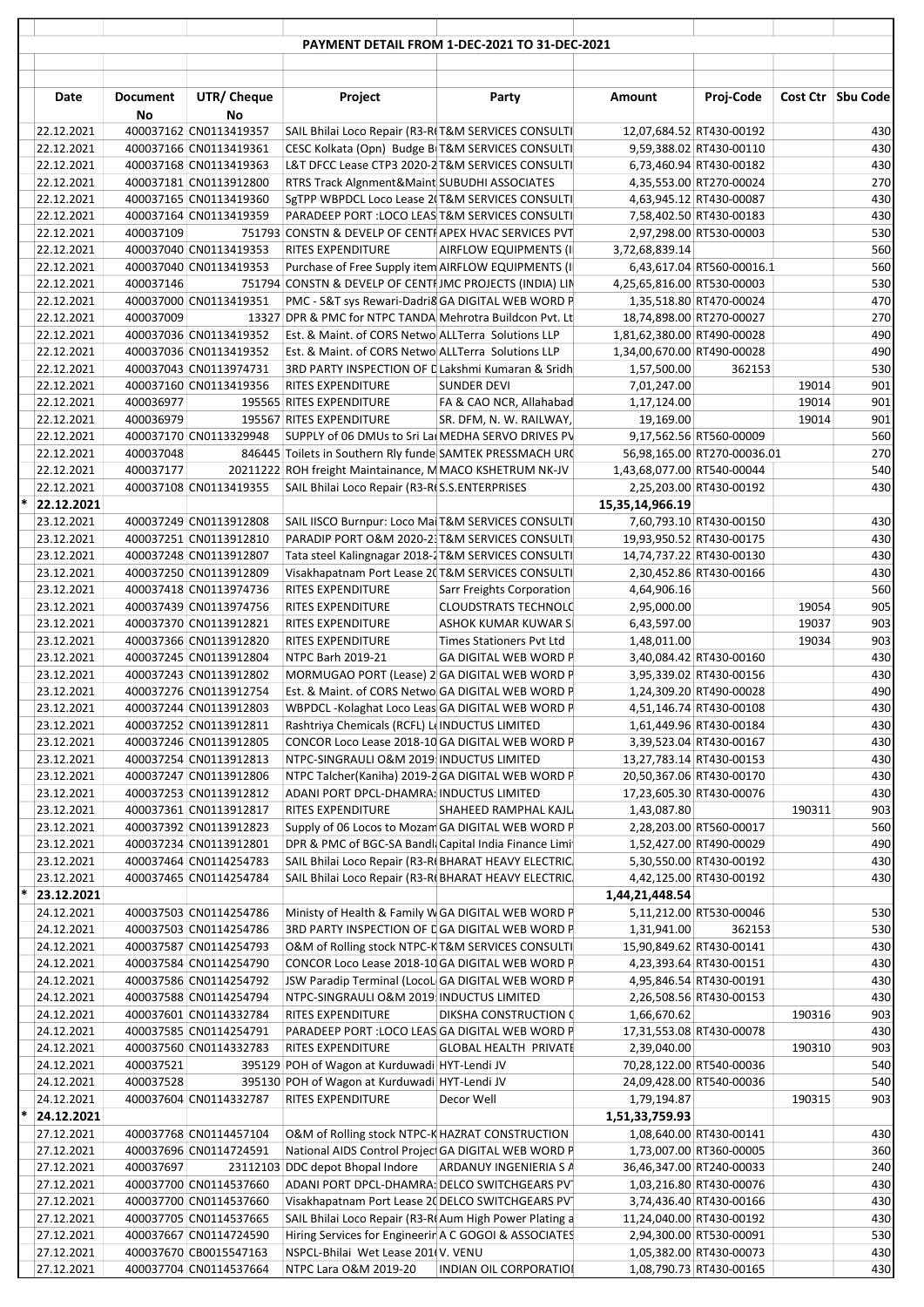|        |                          |                        |                                                  |                                                                                                              | PAYMENT DETAIL FROM 1-DEC-2021 TO 31-DEC-2021                |                                           |                                                            |                |                     |
|--------|--------------------------|------------------------|--------------------------------------------------|--------------------------------------------------------------------------------------------------------------|--------------------------------------------------------------|-------------------------------------------|------------------------------------------------------------|----------------|---------------------|
|        |                          |                        |                                                  |                                                                                                              |                                                              |                                           |                                                            |                |                     |
|        |                          |                        |                                                  |                                                                                                              |                                                              |                                           |                                                            |                |                     |
|        | Date                     | <b>Document</b><br>No  | UTR/ Cheque<br>No                                | Project                                                                                                      | Party                                                        | Amount                                    | Proj-Code                                                  |                | Cost Ctr   Sbu Code |
|        | 27.12.2021               |                        | 400037655 CN0114332790                           | Consultancy Services for IQA Collabera Technologies Pr                                                       |                                                              |                                           | 2,01,373.92 RT300-00054                                    |                | 300                 |
|        | 27.12.2021               |                        | 400037668 CN0114537640                           | NTPC-Kahalgaon O&M 2019: SHAMBHU NATH YADAV                                                                  |                                                              |                                           | 1,03,233.00 RT430-00164                                    |                | 430                 |
|        | 27.12.2021               |                        | 400037669 CN0114537641                           | NTPC-Kahalgaon O&M 2019: SHAMBHU NATH YADAV                                                                  |                                                              |                                           | 1,31,428.00 RT430-00164                                    |                | 430                 |
|        | 27.12.2021               |                        | 400037671 CB0015547164                           | SAII BSP Opn of 06 locos 202(V. VENU                                                                         |                                                              |                                           | 1,19,494.00 RT430-00181                                    |                | 430                 |
|        | 27.12.2021               |                        | 400037676 CN0114537645                           | NTPC-RIHAND O&M 2019:20 SAROJ KUMAR YADAV                                                                    |                                                              |                                           | 2,88,534.00 RT430-00152                                    |                | 430                 |
|        | 27.12.2021<br>27.12.2021 |                        | 400037742 CN0114378206<br>400037764 CN0114457103 | SUPPLY OF 160 COACHES TO AIRFLOW EQUIPMENTS (I)<br>RITES EXPENDITURE                                         | Sanjay Enterprises                                           | 1,91,44,996.19 RT560-00016<br>7,24,936.00 |                                                            | 19037          | 560<br>903          |
|        | 27.12.2021               |                        | 400037771 CN0114457105                           | <b>RITES EXPENDITURE</b>                                                                                     | Concor                                                       | 3,43,510.00                               |                                                            | 19024          | 902                 |
|        | 27.12.2021               |                        | 400037701 CN0114537661                           | Rashtriya Chemicals (RCFL) Le INDIAN OIL CORPORATIOI                                                         |                                                              |                                           | 2,47,705.90 RT430-00184                                    |                | 430                 |
|        | 27.12.2021               |                        | 400037703 CN0114537663                           | MORMUGAO PORT (Lease) 2 INDIAN OIL CORPORATIOI                                                               |                                                              |                                           | 2,78,685.62 RT430-00156                                    |                | 430                 |
|        | 27.12.2021               | 400037652              |                                                  | 482970 Provn of DEMU/MEMU at Lu RAM KRIPAL SINGH CONS                                                        |                                                              |                                           | 13,22,682.00 RT540-00046                                   |                | 540                 |
|        | 27.12.2021               | 400037653              |                                                  | 482971 Provn of DEMU/MEMU at Lu RAM KRIPAL SINGH CONS                                                        |                                                              |                                           | 88,23,833.00 RT540-00046                                   |                | 540                 |
|        | 27.12.2021               | 400037654              |                                                  | 482972 Provn of DEMU/MEMU at Lu RAM KRIPAL SINGH CONS                                                        |                                                              | 1,36,44,732.00 RT540-00046                |                                                            |                | 540                 |
|        | 27.12.2021               |                        | 400037685 CN0114537654                           | SAIL Bhilai Loco Repair (R3-RIA V ASSOCIATE                                                                  |                                                              |                                           | 1,16,200.00 RT430-00192                                    |                | 430                 |
|        | 27.12.2021<br>28.12.2021 | 400037866              |                                                  | 20211228 RITES EXPENDITURE                                                                                   | <b>Times Stationers Pvt Ltd</b>                              | 5,15,29,503.56<br>6,90,151.00             |                                                            | 19024          | 902                 |
|        | 28.12.2021               |                        | 400037869 CN0114650833                           | <b>RITES EXPENDITURE</b>                                                                                     | ASHOK KUMAR KUWAR SI                                         | 1,20,931.00                               |                                                            |                | 901                 |
|        | 28.12.2021               |                        | 400037879 CN0114724596                           | RITES EXPENDITURE                                                                                            | CAPRICOT TECHONOLOGI                                         | 6,29,005.28                               |                                                            |                | 240                 |
|        | 28.12.2021               | 400037843              |                                                  | 88223 TURNKEY BASIS FOR VARIOU Fedders Electric and Engir                                                    |                                                              | 22,53,671.00                              | 912860                                                     |                | 600                 |
|        | 28.12.2021               |                        | 400037820 CN0114537671                           | <b>RITES EXPENDITURE</b>                                                                                     | <b>IRCON INTERNATIONAL LI</b>                                | 4,87,120.84                               |                                                            | 34304          | 430                 |
|        | 28.12.2021               |                        | 400037821 CN0114650823                           | Bhartiya Bijlee O&M 2018-19 RAM EKBAL SINGH                                                                  |                                                              |                                           | 1,27,770.00 RT430-00137                                    |                | 430                 |
|        | 28.12.2021               | 400037873              |                                                  | 698519 Rajiv Gandhi IIM, Shillong                                                                            | SOM PROJECTS PRIVATE L                                       | 2,36,07,585.00 RT530-00038                |                                                            |                | 530                 |
|        | 28.12.2021               | 400037800              |                                                  | 503351 POH of Wagon at Kurduwadi HYT-Lendi JV<br>Project Management Consult GA DIGITAL WEB WORD P            |                                                              |                                           | 36,48,696.00 RT540-00036                                   |                | 540                 |
|        | 28.12.2021<br>28.12.2021 | 400037889              | 400037878 CN0114724595                           | 115 New Bongaiagaon Workshop ISGEC HEAVY ENGINEERIN                                                          |                                                              |                                           | 1,77,780.16 RT320-00018<br>45,23,128.00 RT540-00043        |                | 320<br>540          |
|        | 28.12.2021               |                        | 400037836 CN0114522020                           | <b>RITES EXPENDITURE</b>                                                                                     | Ministry of Housing & Urb                                    | 16,00,64,820.00                           |                                                            | 19034          | 903                 |
| *      | 28.12.2021               |                        |                                                  |                                                                                                              |                                                              | 19,63,30,658.28                           |                                                            |                |                     |
|        | 29.12.2021               |                        | 400038051 CN0114932772                           | Supply of 90 Coaches (inc5 D VISHAL ENTERPRISES                                                              |                                                              |                                           | 1,03,368.00 RT560-00019                                    |                | 560                 |
|        | 29.12.2021               |                        | 400038044 CN0114859113                           | <b>RITES EXPENDITURE</b>                                                                                     | <b>GA DIGITAL WEB WORD P</b>                                 | 4,21,315.86                               |                                                            | 19024          | 902                 |
|        | 29.12.2021               |                        | 400038061 CN0114932774                           | DPR for Development of UTF INDOMER COASTAL HYDR                                                              |                                                              |                                           | 16,76,700.00 RT130-00039                                   |                | 130                 |
|        | 29.12.2021               |                        | 400037941 CN0114859108                           | DLC for 3 Rakes of BTAP wag EXE. DIR (FIN), RDSO, LUC                                                        |                                                              | 1,27,32,720.00 RT540-00069                |                                                            |                | 540                 |
|        | 29.12.2021               |                        | 400037948 CN0114859109                           | SAIL-BARSUA MINES (LEASE- Indian oil corporation limi                                                        |                                                              |                                           | 5,07,643.00 RT430-00197                                    |                | 430                 |
|        | 29.12.2021<br>29.12.2021 |                        | 400038043 CN0114859112<br>400038048 CN0114932769 | <b>RITES EXPENDITURE</b><br><b>RITES EXPENDITURE</b>                                                         | <b>GA DIGITAL WEB WORD P</b><br><b>COLORCOM ADVERTISING</b>  | 1,54,661.38<br>6,37,200.00                |                                                            | 19014<br>19014 | 901<br>901          |
|        | 29.12.2021               |                        | 400037947 CN0114724599                           | <b>RITES EXPENDITURE</b>                                                                                     | <b>GA DIGITAL WEB WORD P</b>                                 | 1,84,013.70                               |                                                            | 19054          | 905                 |
|        | 29.12.2021               | 400037928              |                                                  | 71 Execution RE Project Ringas-J KEC International Ltd                                                       |                                                              | 1,89,36,321.00 RT450-00026                |                                                            |                | 450                 |
|        | 29.12.2021               | 400038089              |                                                  | 117 New Bongaiagaon Workshop ISGEC HEAVY ENGINEERIN                                                          |                                                              | 1,50,50,515.00 RT540-00043                |                                                            |                | 540                 |
| $\ast$ | 29.12.2021               |                        |                                                  |                                                                                                              |                                                              | 5,04,04,457.94                            |                                                            |                |                     |
|        | 30.12.2021               |                        | 400038181 CN0114945577                           | National Rail & Transportatio 9.9 Group Pvt. Ltd.                                                            |                                                              | 1,37,80,000.00 RT100-00032                |                                                            |                | 100                 |
|        | 30.12.2021               | 400038187              |                                                  | 20211230 RITES EXPENDITURE                                                                                   | Apex Auto Limited                                            | 3,42,163.00                               |                                                            |                | 560                 |
|        | 30.12.2021<br>30.12.2021 |                        | 400038124 CN0115074774<br>400038186 CN0115172197 | Project Management Consult NN FACILITY SERVICES PV<br>RITES EXPENDITURE                                      | Gold Filter & Co.                                            | 1,43,781.12                               | 8,90,321.06 RT320-00018                                    |                | 320<br>560          |
|        | 30.12.2021               |                        | 400038161 CN0115074776                           | supervision for Metro Exp Pr BALMER LAWRIE & CO. LT                                                          |                                                              |                                           | 1,27,196.19 RT240-00024                                    |                | 240                 |
|        | 30.12.2021               | 400038185              |                                                  | 20211230 Supply of 90 Coaches (inc5 D EMPRISE MARKETING                                                      |                                                              |                                           | 8,40,240.00 RT560-00019                                    |                | 560                 |
|        | 30.12.2021               |                        | 400038222 CN0115074793                           | RITES EXPENDITURE                                                                                            | <b>GA DIGITAL WEB WORD P</b>                                 | 3,90,345.52                               |                                                            | 19014          | 901                 |
|        | 30.12.2021               | 400038501              |                                                  | 210960 MPRNL/ MONITORING OF PE Shimadzu (Asia Pacific) Pt                                                    |                                                              | 1,60,22,412.00                            | 988036                                                     |                | 360                 |
|        | 30.12.2021               |                        | 400038122 CN0115074772                           | RITES EXPENDITURE                                                                                            | JAI MAA VINDHYAVASHIN                                        |                                           | 5,82,001.93 RT320-00015                                    |                | 320                 |
|        | 30.12.2021               |                        | 400038125 CN0115074775                           | PMC Transport Sector for KIIIS A TRAVELS                                                                     |                                                              |                                           | 2,18,400.14 RT300-00058                                    |                | 300                 |
|        | 30.12.2021               | 400038154              |                                                  | 300 Pendra-Anuppur Exp. reimb. Man Structurals Pvt Ltd<br>Supply of 06 Locos to Mozam BALMER LAWRIE & CO. LT |                                                              |                                           | 1,02,64,707.00 RT270-00015.1                               |                | 270<br>560          |
|        | 30.12.2021<br>30.12.2021 |                        | 400038161 CN0115074776<br>400038172 CN0115074778 | TPIA for PWD Delhi Barrapull GA DIGITAL WEB WORD P                                                           |                                                              |                                           | 1,47,085.08 RT560-00017<br>1,26,073.56 RT320-00001         |                | 320                 |
|        | 30.12.2021               |                        | 400038172 CN0115074778                           | Project Management Consult GA DIGITAL WEB WORD P                                                             |                                                              |                                           | 2,15,375.74 RT320-00018                                    |                | 320                 |
|        | 30.12.2021               |                        | 400038172 CN0115074778                           | Consultancy Services for IQA GA DIGITAL WEB WORD P                                                           |                                                              |                                           | 2,34,122.80 RT300-00054                                    |                | 300                 |
|        | 30.12.2021               | 400038190              |                                                  | 195610 SAIL Bhilai Loco Repair (R3-R(SR A F A (W) N R CHARB/                                                 |                                                              |                                           | 18,75,573.00 RT430-00192                                   |                | 430                 |
|        | 30.12.2021               |                        | 400038230 CN0115074800                           | Consultancy Services for IQA KTL COWORKING AND BU                                                            |                                                              |                                           | 3,15,000.00 RT300-00054                                    |                | 300                 |
|        | 30.12.2021               |                        | 400038224 CN0115074795                           | RITES EXPENDITURE                                                                                            | <b>BOOK SUPPLY BUREAU</b>                                    | 3,02,630.00                               |                                                            | 19036          | 903                 |
|        | 30.12.2021               |                        | 400038229 CB0015586559                           | DPR for economic corrid (Lot MATRIX GEO SOLUTIONS                                                            |                                                              |                                           | 12,91,713.79 RT300-00036                                   |                | 300                 |
|        | 30.12.2021<br>30.12.2021 | 400038113              | 400038184 CN0115172195                           | SUPPLY OF 160 COACHES TO EMPRISE MARKETING<br>118 New Bongaiagaon Workshop ISGEC HEAVY ENGINEERIN            |                                                              |                                           | 9,64,800.00 RT560-00016<br>44,03,289.00 RT540-00043        |                | 560<br>540          |
|        | 30.12.2021               |                        | 400038172 CN0115074778                           | PMC Transport Sector for KIII GA DIGITAL WEB WORD P                                                          |                                                              |                                           | 4,87,090.72 RT300-00058                                    |                | 300                 |
|        | 30.12.2021               |                        | 400038231 CN0115074801                           | Consultancy Services for IQA HEATHER SMART SPACE F                                                           |                                                              |                                           | 3,75,000.00 RT300-00054                                    |                | 300                 |
| *      | 30.12.2021               |                        |                                                  |                                                                                                              |                                                              | 5,43,39,321.65                            |                                                            |                |                     |
|        | 31.12.2021               | 400038295              |                                                  | 512599 Toilets in S E Rly funded by M SAMTEK PRESSMACH URC                                                   |                                                              |                                           | 68,25,711.00 RT270-00036.08                                |                | 270                 |
|        | 31.12.2021               | 400038299              |                                                  | 32518 NR four station                                                                                        | Shivakriti International Lir                                 |                                           | 13,07,972.84 RT470-00063.2                                 |                | 470                 |
|        | 31.12.2021               |                        | 400038367 CN0115172231                           | RITES EXPENDITURE                                                                                            | <b>GODAWARI ATM</b>                                          | 1,03,500.00                               |                                                            | 19304          | 930                 |
|        | 31.12.2021<br>31.12.2021 | 400038297<br>400038298 |                                                  | 32514 NR Five stations work<br>32516 NR Two station                                                          | Shivakriti International Lir<br>Shivakriti International Lir |                                           | 2,36,35,444.76 RT470-00063.3<br>28,91,238.24 RT470-00063.1 |                | 470<br>470          |
|        | 31.12.2021               |                        |                                                  |                                                                                                              |                                                              | 3,47,63,866.84                            |                                                            |                |                     |
|        |                          |                        |                                                  |                                                                                                              |                                                              |                                           |                                                            |                |                     |